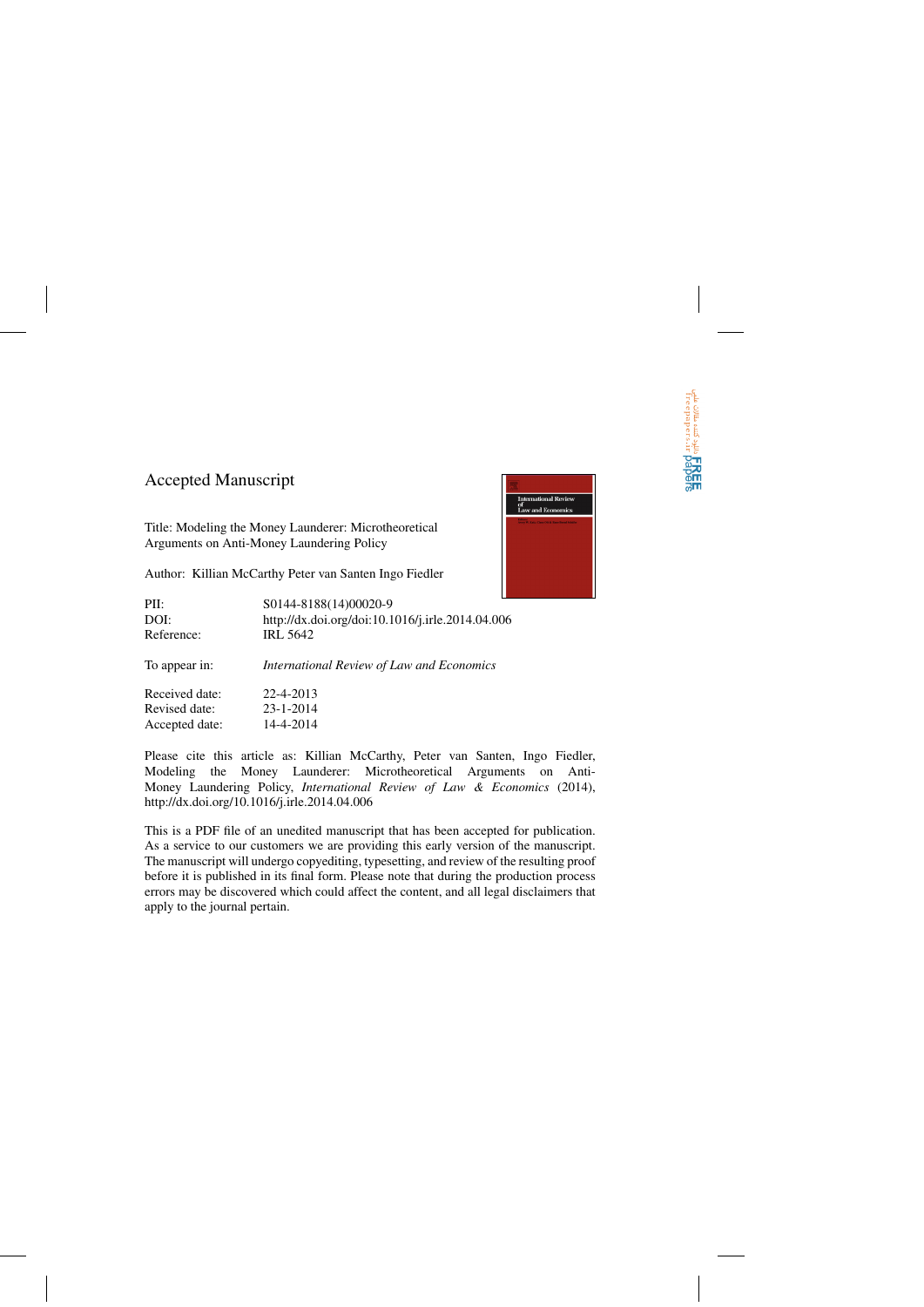#### **CCEPTED \IUSCRI**

# RESEARCH HIGHLIGHTS

- 1. We introduce the money launderer as a separate criminal agent.
- 2. We model the way in which the criminal and the launderer bargain.
- 3. We consider current policy tools on the launderer's willingness to lauder.
- 4. We show that current measures can increase the profitability of laundering.
- 5. We call for additional research on the money launderer as a criminal agent.

Persia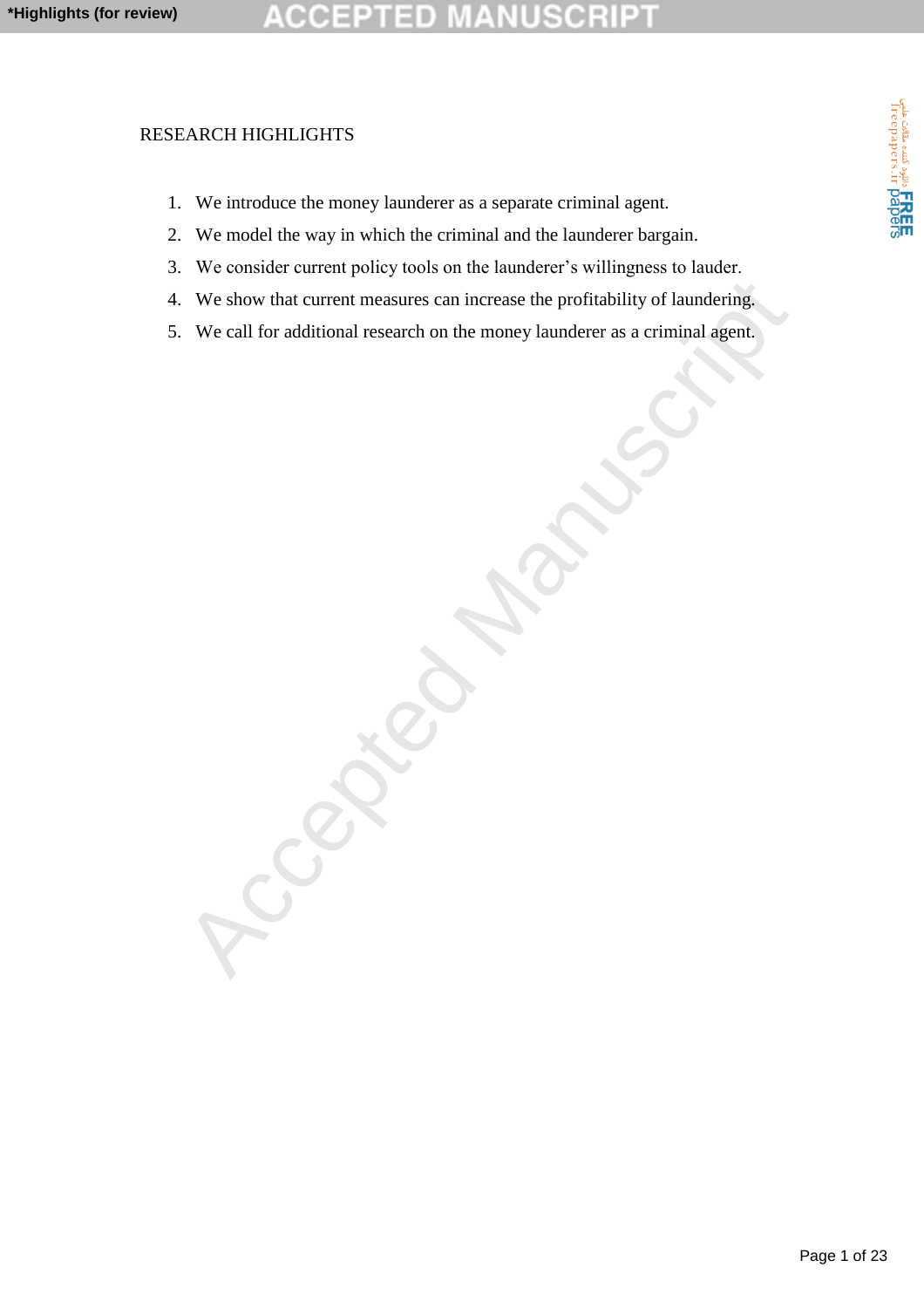# Modeling the Money Launderer: Microtheoretical Arguments on Anti-Money Laundering Policy

### **Abstract**

The existing literature treats the criminal – who generates criminal proceeds – and the launderer – who converts the 'dirty' dollars into 'clean' ones – as one and the same. And with good reason: it is clear from the evidence that such 'standard' vertically integrated launderers exists. Because professionals and institutions are also routinely prosecuted for money laundering transgressions, however, it appears that the market for money laundering is also supplied by third party, 'professional' launderers, whose core business lies outside the criminal sector, but who chooses to spend time supplying the market for money laundering.

sting literature treats the criminal – who generates criminal proceeds – and the launder<br>is the 'dirty' dollars into 'clean' ones – as one and the same. And with good reason: it is calce<br>idence that such 'standard' verteal In this paper we introduce the professional launder to the literature, and consider the process by which the launderer and the criminal bargain, to agree on a price for the money laundering service. We then consider the effects of three anti-crime, or anti-money laundering measures – namely, (1) increasing the probability that the criminal is caught, (2) increasing the probability that the launderer is caught, and (3) increasing the probability that the bargaining process itself is detected – on the way in which the negotiation is concluded. Of the various combinations available to the policy maker, we conclude that more resources should be spend on specialized police-units to tackle money laundering and, when the budget is fixed, less should be spent on financial scrutiny. Current approaches, we find, do not deter money launderers from supplying the market, but simply increase the profitability of money laundering and decrease the profitability of legitimate business.

*Keywords:* Money Laundering, Bargaining, Deterrence. *JEL:* E26, K42, H27.

*Preprint submitted to Elsevier January 23, 2014*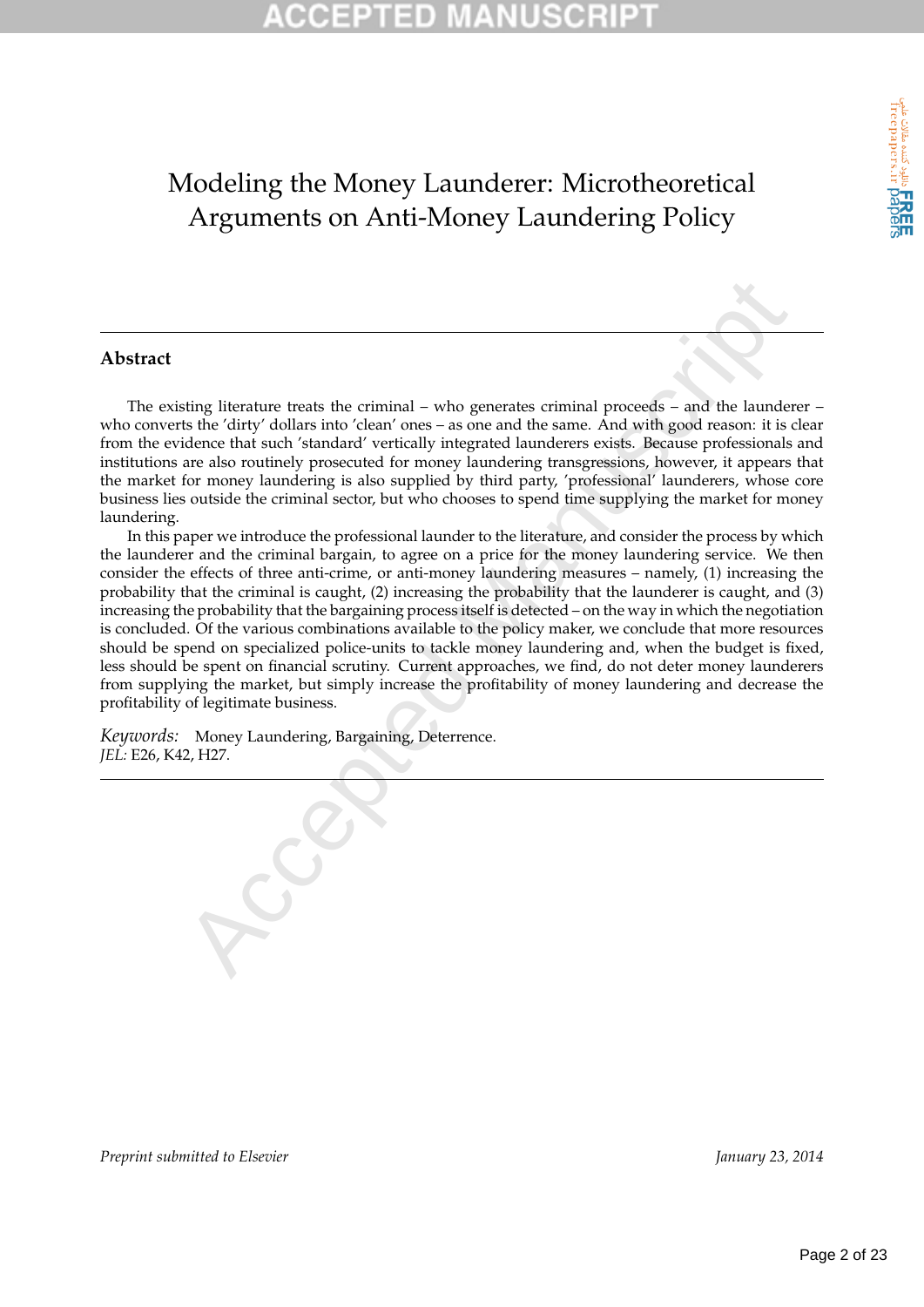#### **1. Introduction**

Money laundering is the process by which criminals attempt to "conceal or disguise the nature, location, source, ownership or control" of their ill-gotten gains $^1$ .

ous as at soundaby more laundering is sand to have the potential to 'show<br>oundations of society'<sup>2</sup> for a least two reasons. First, and by design, more<br>g attempts to subvert the 'crime-stopping efforts' of governments, and Innocuous as it sounds, money laundering is said to have the potential to "shake the very foundations of society"<sup>2</sup> for at least two reasons. First, and by design, money laundering attempts to subvert the 'crime-stopping efforts' of governments, and enables crime to remain profitable (Gnutzmann, McCarthy, and Unger, 2010). Crime must be tackled, however, not only because it is "wrong", "deviant", and "injurious" (Ormerod, 2005), but because the proceeds it creates typically benefit the individual less than they damage society; estimates from the US place the net cost of crime in the region of \$1 trillion per annum (Reuter and Truman, 2004). Research suggests that as much as 80% of criminal proceeds are laundered (Unger, 2007), and hence without money laundering, crime would be dramatically less profitable, and the supply of crime would suffer an adverse shock. Second, and as a significant but unintended consequence, money laundering damages the economy, and undermines the stability of the state. Money laundering is not only said to multiply crime, but to increase corruption, bribery and terrorism, to distort prices, consumption, saving and investment rates, to impact the demand for money, interest and exchange rates, as well as the availability of credit, to damage the solvability and liquidity, as well as the reputation and profitability of the financial sector, and to endanger the continuance of foreign direct investment (Unger, 2007).

So who supplies the market for money laundering? The 'standard' scenario, upon which the literature has been built, suggests that the criminal – who generates the criminal revenue – and the launderer – who converts the 'dirty' dollars into 'clean' ones – are one and the same individual. And with good reason: money launderers are criminals and criminals often launder money. The term 'money launderers', in fact, was originally used to describe those criminals – the Mafia – who, in the 1920s, bought laundromats and other outwardly legitimate businesses to hid the source of their illegitimate incomes (Unger, 2007). And indeed the mafia today is known to remain heavily invested in the

<sup>&</sup>lt;sup>1</sup>See Stages of the Money Laundering Process, A Report to Congress in Accordance with  $\S 356(c)$  of the USA PATRIOT Act, December 2002. Within the European legal framework the: (1) conversion or transfer of property; (2) the concealment or disguise of the true nature, source, location, disposition, movement, rights with respect to property; or (3) the acquisition, possession or use of property, knowing that such property is derived from criminal activity, are all activities which, when committed intentionally, are considered to be acts of money laundering. See Council Directive 91/308/EEC of 10 June 1991 on prevention of the use of the financial system for the purpose of money laundering.

<sup>&</sup>lt;sup>2</sup>Directive 2005/60/EC of the European Parliament and of the Council, of 26 October 2005 on the prevention of the use of the financial system for the purpose of money laundering and terrorist financing.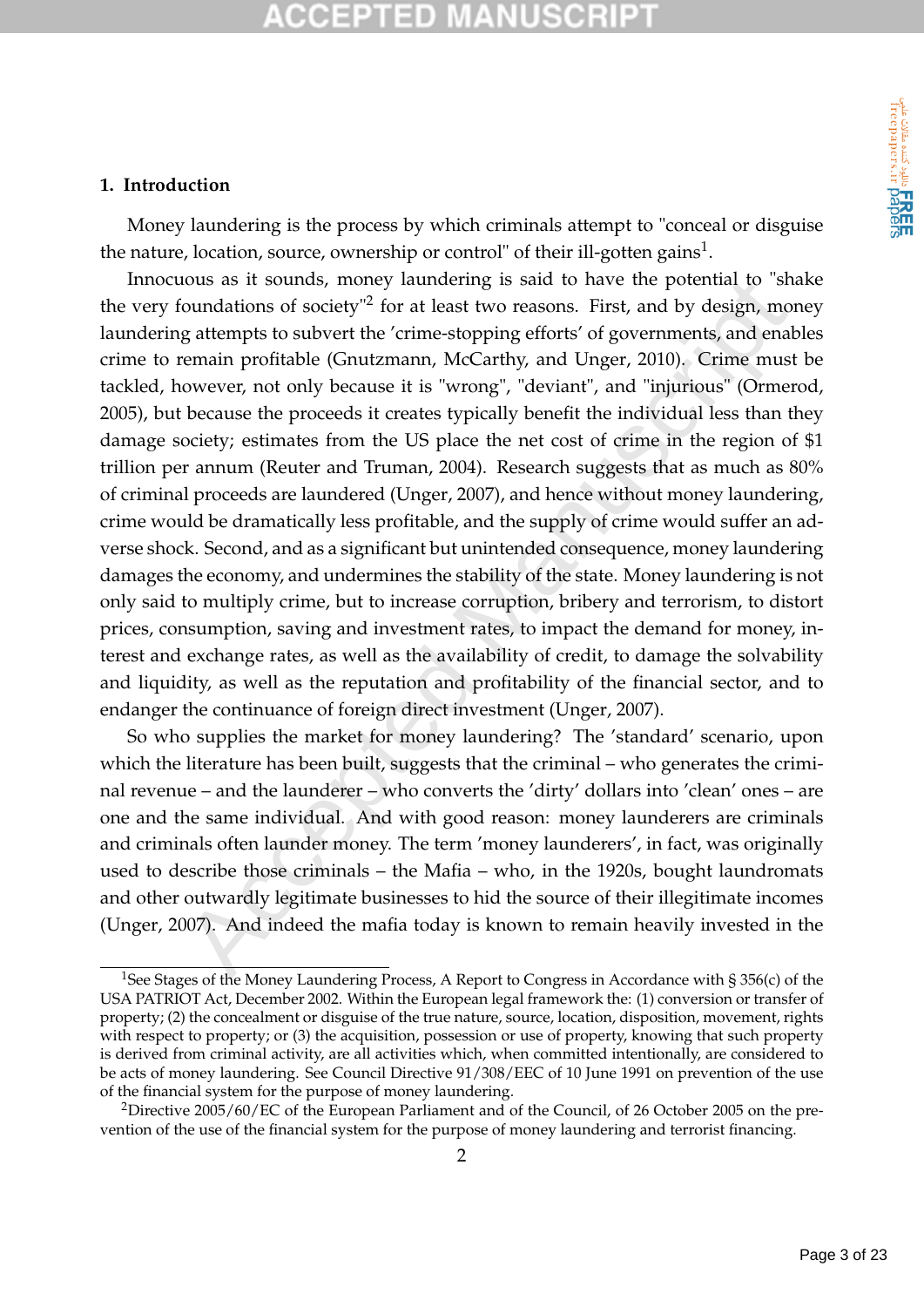market for money laundering.<sup>3</sup>

But clearly, this is not the full story. 'Standard' launderers exist, but the evidence is that third party professionals, whose core business lies outside the criminal sector, also choose to spend time supplying the market for money laundering. As we will see in later sections, recent US investigations have not only seen organised criminals charged with money laundering, but also dozens of professional bankers, lawyers, executives, and directors, three rabbis and even one US congressmen. If the 'standard' scenario is of a vertically integrated criminal launderer, the 'professional' scenario that we aim to introduce in the first part of this paper is of a third party agent, to whom criminal outsource their money laundering needs.

ons, recent US investigations have not only seen organised criminals chargey laundering, but also dozens of professional bankers, lawyers, executity and eventors, three rabbis and even one US congressmen. If the 'standard In the second part of this paper, we develop a bargaining model, to analzye the way in which the criminal and the professional money launderer interact. We then use this model to examine how different policy options impact the willingness of the 'professional' launderer to launder. We consider measures to: (1) increase the probability that the criminal is caught, that is, increasing the investment in traditional crime fighting; (2) increase the probability that the launderer is caught, that is, increasing the investment in anti-money laundering police units; and to (3) increase the probability that the bargaining process between the criminal and the launderer is detected, that is, increasing the level of scrutiny required of the banks and other financial players. Of the various policy combinations available to the regulator, we conclude that more resources should be spend on specialist police-units – which directly tackle money laundering – and, when the budget is fixed, fewer resources should be spent on financial scrutiny. In Germany where the costs of financial scrutiny to the banking sector come to  $\epsilon$ 775 million per year (IW Consult, 2006), the suggestion from our model is that those funds would better be spent on traditional policing efforts, aimed at catching and punishing professional money launderers. This suggestion is contrary to current policy, but in line with Takáts (2009) who – using a very different approach – also calls for a reduction on the burden of the banking sector.

In doing so, this paper makes a number of contributions. First, and by introducing the 'professional' launderer, we create a more realistic and more complete picture of the market for money laundering. Second, we show the limitations of current approaches to tackling money laundering. And finally, and most importantly, by distinguishing between the 'standard' and 'professional' launderers, we invite further research on mea-

 $3A$  2013 report by Europol noted that the Italian Mafia was, however, 'going green', and turning to wind-farms and EU subsidies to launder their money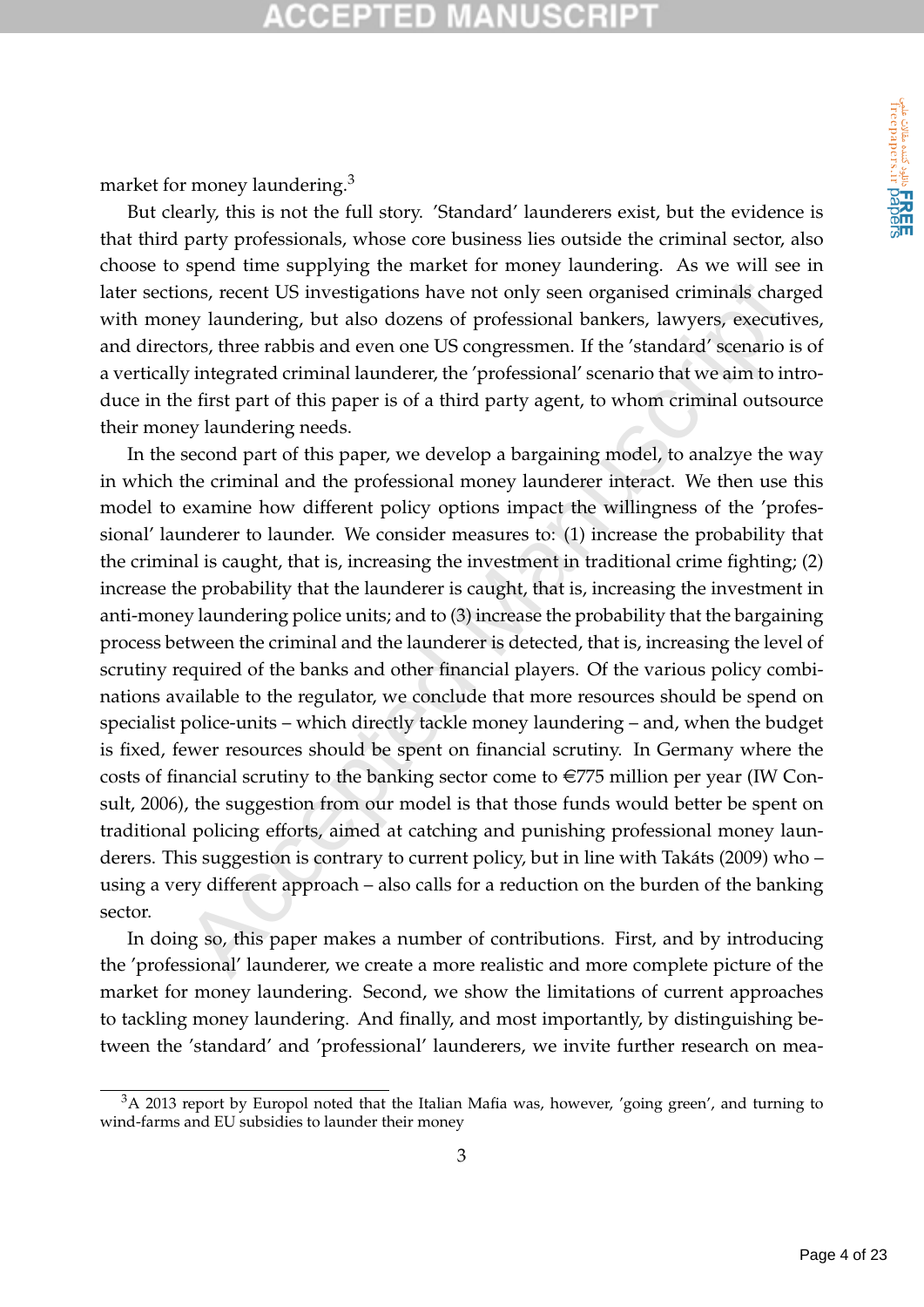sures that might allow for a more targeted and more efficient approach to tackling money laundering.

The paper proceeds as follows. In the next section we consider the existing literature on money laundering, and present the evidence that 'professional', third-party money laundering account for a non-negligible share of the market. In section 3 we then analyse the ways in which the criminal might interaction with such a money launderers, using a bargaining model. We start by briefly introducing Rubinstein (1982) and Muthoo (1999)'s work on bargaining models, and then apply it to money laundering in mathematical terms. Before we conclude, we discuss the results, and the implications from a policy perspective in section 4, and give an outlook to future research on this topic. Related literature is discussed in the respective sections.

## **2. 'Standard' and 'Professional' Money Launderers**

## *2.1. The Market for Money Laundering*

Crime is inevitable (Gnutzmann, McCarthy, and Unger, 2010): it is the consequence of human ambition, and the flip-side of an entrepreneurial spirit (Baumol, 1990).

*r* laundering, and present the evidence that 'professional', third-party mond and product for a non-negligible share of the market. In section 3 we then anal or in which in section is undered and we then and suppose in i In observing that some crime is rational and profit motivated, the level of crime, however, can be reduced. Rational individuals choose to spend time earning an income in the legitimate or criminal sectors. They choose to invest in crime when the costs and benefits of investing in the criminal sector is found to be the more profitable. In the legitimate sector the costs include taxes and charges, while in the criminal sector the costs traditionally include fines, damages and physical detention. Rational individuals can therefore be deterred from investing in crime by, for example, increasing the probability of capture, or the duration and the severity of the punishment (Ehrlich, 1973; Blumstein and Nagin, 1977; Wolpin, 1978; Cornwell and Trumbull, 1994). This is the central suggestion of the literature that builds upon Becker's 1968 contribution.

Distinguishing between 'clean' money – earned legitimately – and 'dirty' money – generated in the criminal sector – is another way in which regulators can reduce the profitability of crime (Masciandaro, 2005; Unger, 2007). 'Clean' money can be consumed, converted and invested, while 'dirty' money can only be consumed. Dirty money, thus, has fewer uses, and it is therefore worth less. And so, by distinguishing between clean and dirty money, regulators can encourage legitimate activity over criminal activity.

As an unintended consequence, however, distinguishing between 'clean' and 'dirty' money creates a new market – the market for money laundering – and a new criminal: the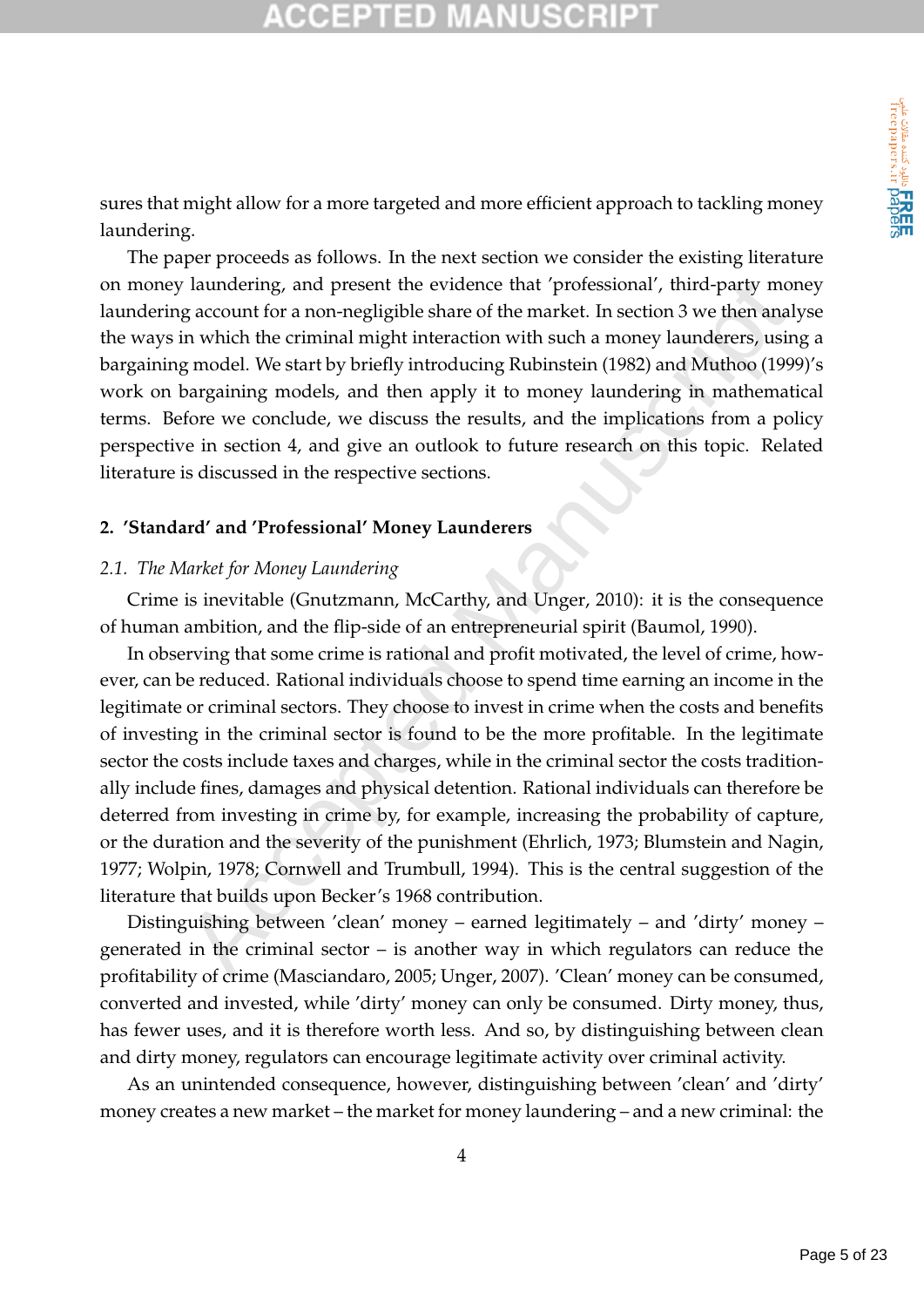#### D E P 0 IO ۰





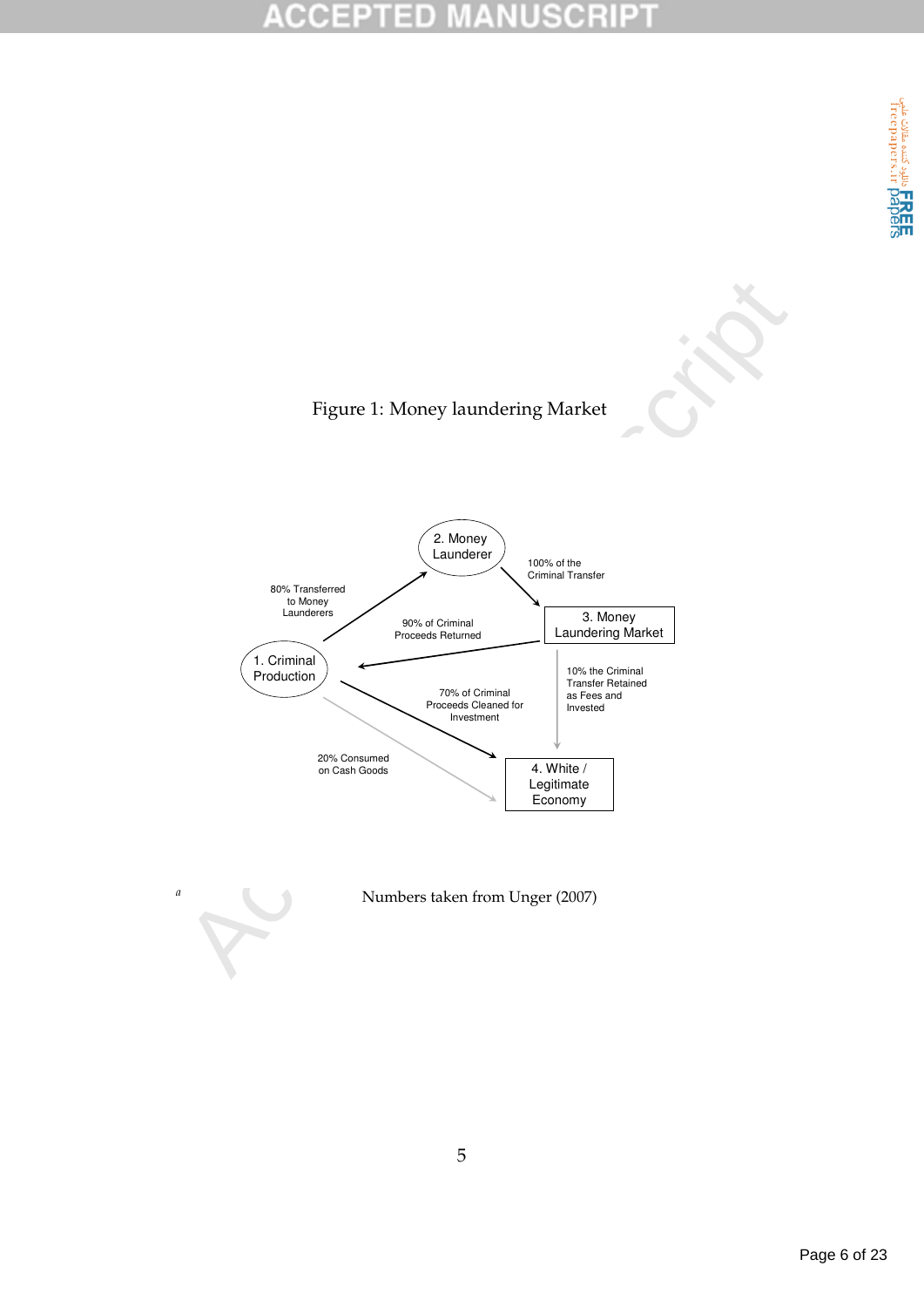money launderer. Money launderers are those individuals that help criminals to "conceal or disguise the nature, location, source, ownership or control" of their ill-gotten gains"<sup>4</sup>, and as such the money launderer is the life-line that permits crime to remain profitable. Estimates suggest that as much 80% of criminal proceeds – a figure estimated by the UN to be in the range of US\$1,600 billion UNODC (2011) worldwide – are thought to pass the money launderers desks on a annual basis (see *Figure 1*). Identifying and understanding the money launderer, therefore, is central to tackling crime.

## *2.2. Distinguishing Between 'Standard' and 'Professional' Money Launderers*

The 'standard' assumption of the existing literature is that criminal organisations vertically integrate the laundering process, and house the two functions – that is, crime 'production' and money laundering – in the same agent. And with good reason: money launderers are criminals and criminals often launder money. In fact, dozens of organised criminals have been convicted of money laundering transgressions by US authorities since 2000.

e range of US\$1,600 billion UNODC (2011) worldwide – are thought to pass<br>noderers desks on a annual basis (see Figure 1). Identifying and understand<br>vlaunderer, therefore, is central to tackling crime.<br>guishing Between 'St In the 'standard' scenario there is, therefore, no market for money laundering outside of the criminal organizations. But this is far from the full story. Recent investigations have seen dozens of professional bankers, lawyers, executives, and directors, three rabbis and even one US congressmen, charged with money laundering.<sup>5</sup> Table 1 lists several examples. Take, for instance, the case of Frankline Jurado, the Harvard-educated banker who, in 1996, pleaded guilty to laundering \$36 million for Jose Santacruz-Londono, the head of the Cali Columbian drugs cartel. Jurado designed and operated a sophisticated scheme – which involved routing monies from Panama to a number of European shell companies, and back to Columbia, via more than 100 bank accounts in 68 countries – but Jurado was never involved in actually generating criminal revenues. He was a financier, and as such, quite a different animal to the more traditional criminal Santacruz-Londono<sup>6</sup>. And in this Jurado is far from unique. At the institutional level, banking giants like Llyods TSB (2009), ABN-Amro (2010), Barclays (2010), Wachovia (2010), Standard Chartered (2012), Credit Suisse (2012), ING (2012), the Vatican's Bank (2012) – officially known as the Institute for the Works of Religion – and HSBC (2012) have recently been accused

<sup>&</sup>lt;sup>4</sup>See Stages of the Money Laundering Process, A Report to Congress in Accordance with § 356(c) of the USA PATRIOT Act, December 2002

<sup>&</sup>lt;sup>5</sup>See www.irs.gov for a list of recent money laundering investigations in the US

<sup>&</sup>lt;sup>6</sup>Jurado was sentenced to seven and a half years in prison, in 1996, for his services. Jose Santacruz-Londono headed the Cali Cartel which, for a time, was thought to have supplied 70% of the United States and 90% of the European cocaine market. Santacruz-Londono was killed in 1996 while attempting to flee the police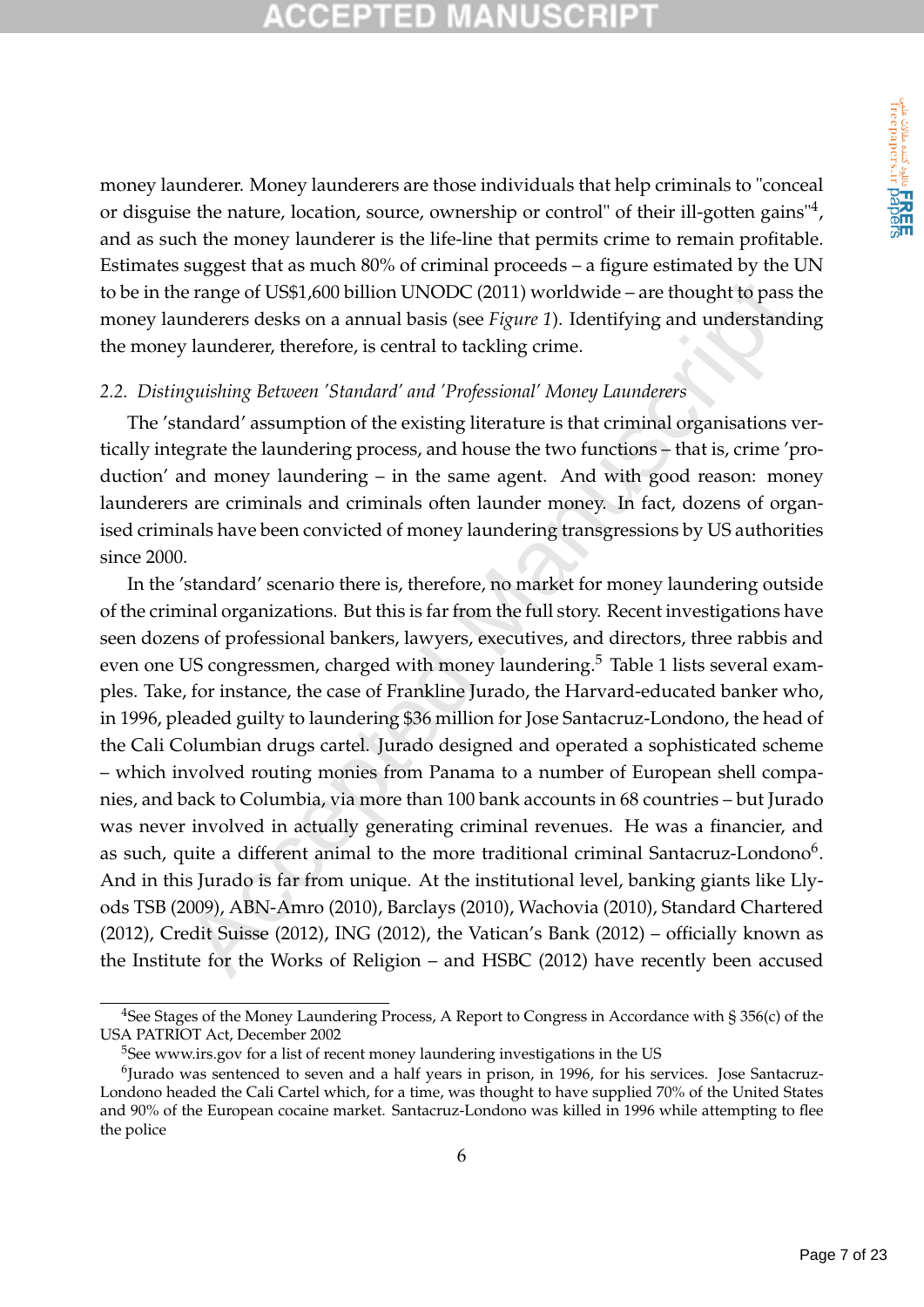# COEPTED

of independently laundering billions; the latter was found to have laundered up to \$15 billion, including \$7 billion for Mexican drug cartels.

Thus, while it is clear that the 'standard' vertically integrated launderers still exists, it is just as clear that individuals and institutions whose core business lies outside the criminal sector often spend time supplying the market for money laundering. The individuals and institutions are responsible for a non-negligible share of the total market for money laundering, and thus treating the criminal – who generates the criminal proceed – and the launderer – who turns dirty dollars into clean ones – as one and the same individual cannot fully describe the market.

lear that individuals and institutions whose core business lies outside the cric<br>often spend time supplying the market for money laundering. The individu<br>of some are seponsible for a non-negligible share of the total marke In this paper we introduce the 'professional' launderer to the literature for three reasons. First, because the scenario of professional launderers supplying the market for money laundering reflects reality: not all criminals are launderers, and not all launderers are criminals. And even if the literature does not currently recognise this distinction, policy makers, as we will see in this next section, do. Second, because the professional launderer is the weakest link in the criminal chain. Having invested in the criminal sector, neither a criminal nor a integrated launderer can be easily dissuaded from laundering; both face significant sunk costs. A professional launderer, however, who has a legitimate job, a reputation, a career, lower/no sunk costs, and a set of outside opportunities, is much more likely to be dissuaded from laundering. Take, for example, the case of Lucy Edwards – an executive at the Bank of New York – who, in 2006, was convicted of laundering \$10 billion for the Russian Mob, for a commission of \$1.8 million. Having generated \$10 billion, the Mob has a significant sunk cost, and – had it decided to launder its own revenues – is unlikely to respond to subtle tweaks to the anti-money laundering provisions. Having a legitimate, and a well-paid position at the Bank of New York, however, Edwards is more vulnerable and, more easily discouraged from supplying the market for money laundering. Finally, we distinguish between the 'standard' and 'professional' launderers, because doing so allows regulators a more targeted and more efficient approach to tackling money laundering.

## [INSERT TABLE 1 HERE]

### *2.3. Current Approaches to Tackling Money Laundering*

Even though the academic literature does not distinguish between 'standard' and 'professional' launderers, anti-crime / anti-money laundering policy makers do. And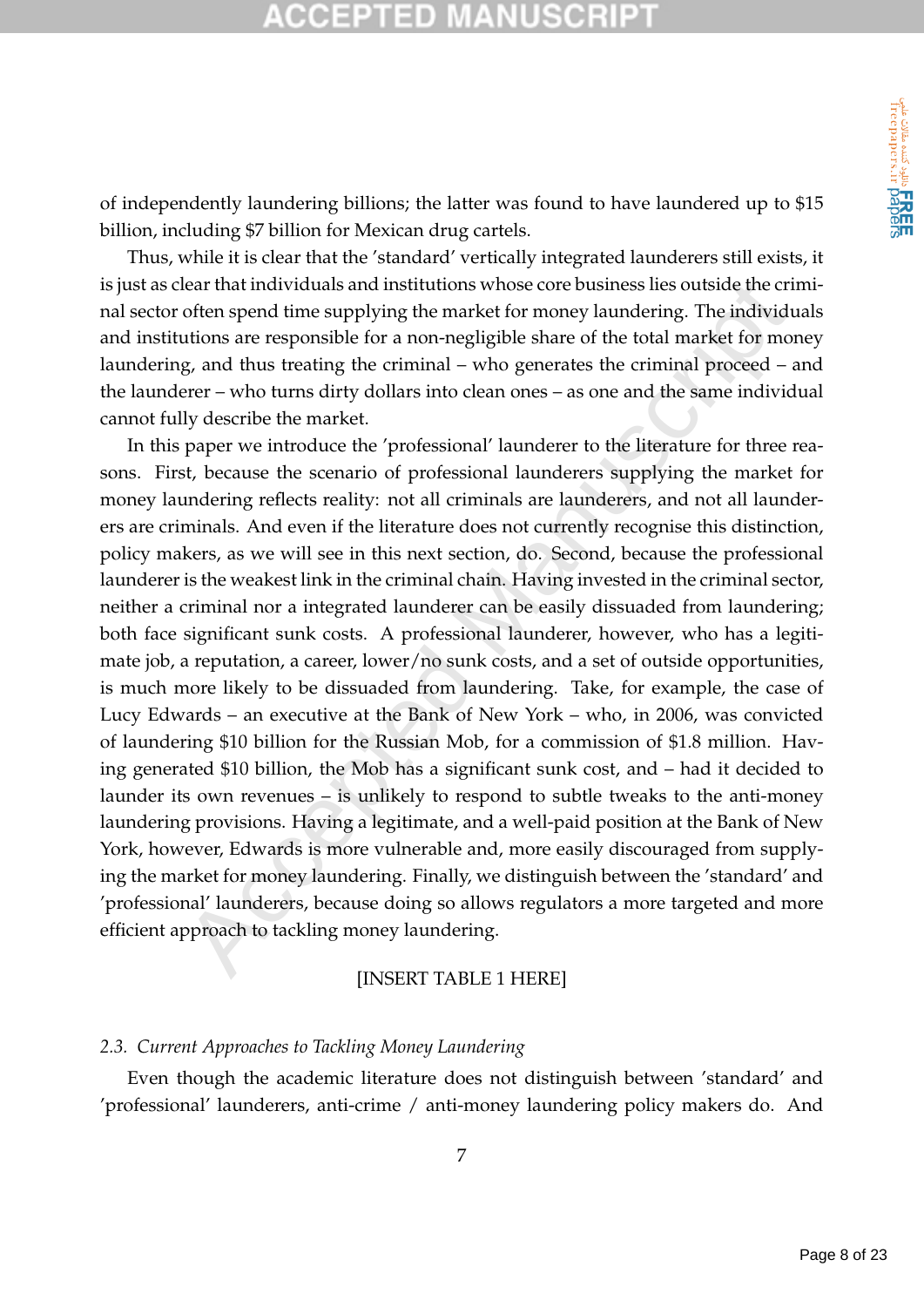recognising that the market is composed of 'criminals', 'standard', and 'professional' launderers, anti-crime authorities have created three types of instruments :

1. Measures to deter crime: (denoted by  $p_C$  in the next section)

This category includes those measures that increase the probability that criminals are caught, reducing the supply of criminal proceeds. These are typical 'tough on crime, tough on the sources of crime' measures, as the British Government once put it: more police, and more resources for police. These measures target both the 'criminal', who produces the criminal proceeds, and the 'standard' launderer. They are, for example, aimed at catching criminals, like Jose Santacruz-Londono.

2. Measures to deter money-launderers: (*pM*)

category includes those measures that increase the probability that criminal proceeds. These are typical tough, the sumption the sources of crime' measures. These measures is the pricial Government of the sources of crime This category of policy instrument includes those measures that decrease the probability that the launderer is willing to launder. These measures are aimed at reducing the supply of money laundering services, and are, as such, supposed to deter 'professional' launderers from supplying the market for money laundering. By doing so, these measures increase the costs of laundering, and reduce the profitability of crime. Investing in this category sees authorities funnel resources to specialist antimoney laundering bodies. The result is that more money launderers are caught, fined, fired, 'named-and-shamed' and imprisoned. In other words, this set of measures is aimed at deterring people like Franklin Jurado and Lucy Edwards.

3. Measures to detect the money laundering process: (*q*)

This category, implicitly, recognises the existence of the professional launderer, and is designed to catch people like Franklin Jurado, in the business of laundering Jose Santacruz-Londono's money. Here, however, the authorities do not invest in anti-money laundering measures, but typically shift the burden of tackling crime / money laundering to the private-sector. The law, for example, requires banks and financial institutions to scrutinize large transactions (that is, transactions in excess of US\$10,000 in the US, CA\$10,000 in Canada, and  $\in$ 10,000 in the EU); failing to comply makes the bank itself liable for anti-money laundering fines. We model this category as the probability that the bargaining process between the criminal and the professional launderer is detected, increasing the costs of money laundering and, consequently, lowering the crime level.

In all cases, the objective of the policy maker is to fight crime as efficiently, and as effectively as possible, given budget limitations. Of course, the optimum investment is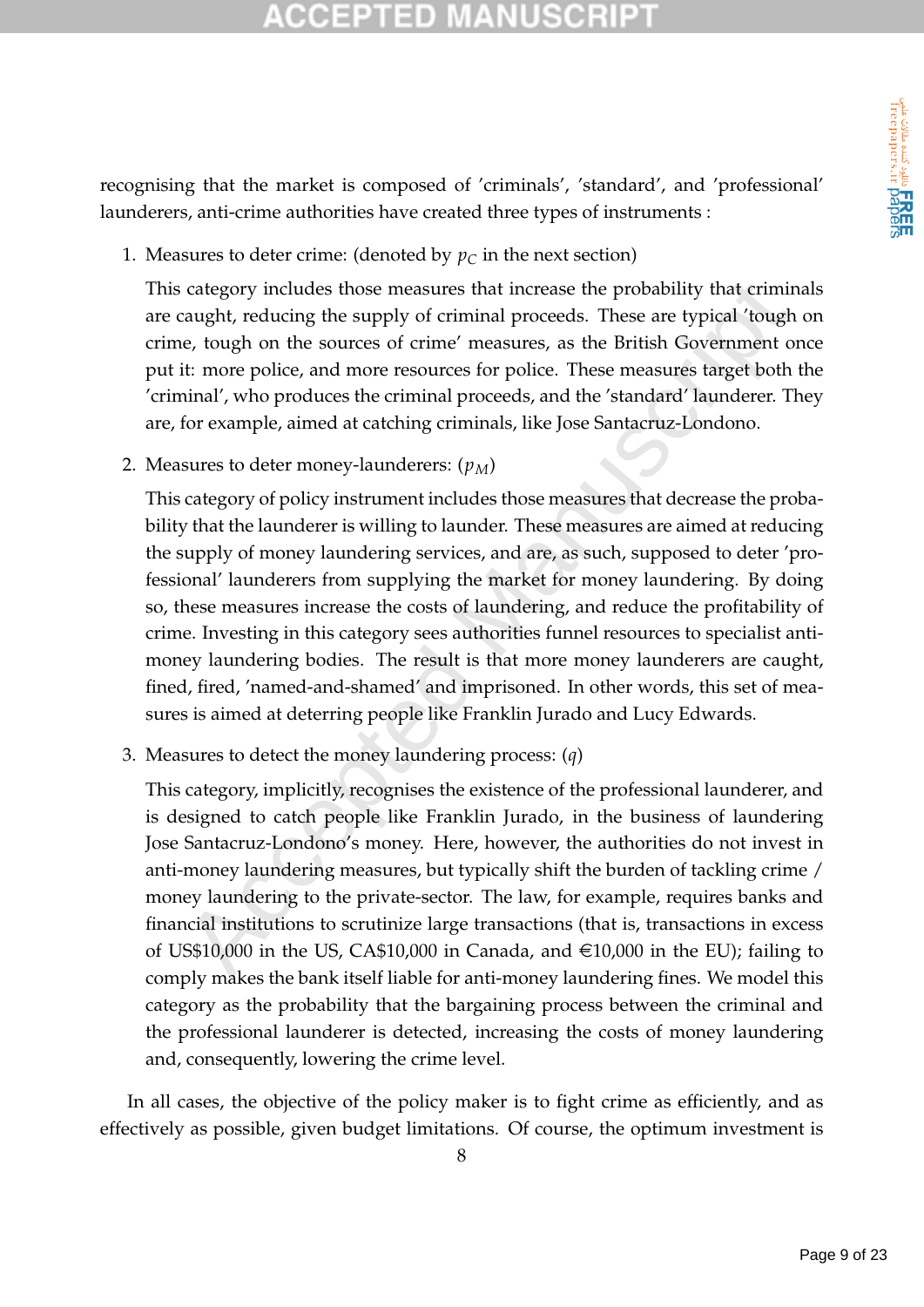achieved where the marginal effect of a dollar spent on the crime level is identical for each category. But without knowing the elasticities this does not help much. So which policy is the most effective in deterring professional money launderers? This question has not yet been explored by the existing literature, but in the next section we introduce a theoretical model which explores the way in which the criminal and the professional money launderer interact, and as such allows us to evaluate the different policy options.

### **3. Interacting Criminal and Professional Launders**

### *3.1. Bargaining Theory*

cal model which explores the way in which the criminal and the profession<br>underer interact, and as such allows us to evaluate the different policy optio<br>ting Criminal and Professional Launders<br>*iming Theory*<br>del the intera We model the interaction between the 'traditional' criminal and the 'professional' money launderer using a traditional bargaining model. In doing so, we intend to introduce the notion of bargaining, in a relatively simple setting which, at the same time, is flexible enough to be incorporated in larger models of economic behavior, or to be extended along several lines. We follow the alternating-offers procedure set out in Rubinstein (1982). Here, two players bargain over the division of a fixed surplus. During any bargaining round, one player makes an offer to split the surplus, while the other can either accepts or rejects the offer. In case of rejection, the second player can make make a counteroffer in the next bargaining round. The number of rounds is infinite, and the surplus is divisible. This setting is both a general and plausible description of economic exchange between two rational agents. <sup>7</sup>. We apply this setting to the market for money laundering, following the description of the alternating-offers procedure set out by Muthoo (1999), to whom we refer for an excellent overview of different bargaining models.

### *3.2. Modeling the Interaction Between Criminals and Money Launderers*

Consider now two players. The first is the ordinary Becker-Ehrlich criminal (player *C*), and the second a money launderer (player *M*). Both are rational utility maximizers,

 $7$ Despite the simplicity of the setup, the solution to this type of bargaining problem was not fully understood until Rubinstein (1982)'s treatment of the subject, the reason being that any split of the surplus is a Nash equilibrium. In particular, the player can commit to rejecting any offer less than, say, 60% of the surplus, and to always offer 40% to the opponent. The best response to such a strategy is to offer the 60% immediately. By varying the thresholds, any outcome can thus be a Nash solution. Rubinstein showed that most of such strategies involve incredible threats, and that only 1 equilibrium is also subgame-perfect once bargaining is costly for at least one player. Suppose that the surplus shrinks over time, either in real terms or due to discounting future utility, by 1% each round. In this case, the committed player is better off accepting an offer of 59.5% in any round, despite being committed to rejecting offers less than 60% of the surplus. In other words, always rejecting "too low" offers cannot be part of an equilibrium strategy. Extending this line of reasoning leads to a unique subgame-perfect equilibrium where the outcome depends on the relative costs of delay for both players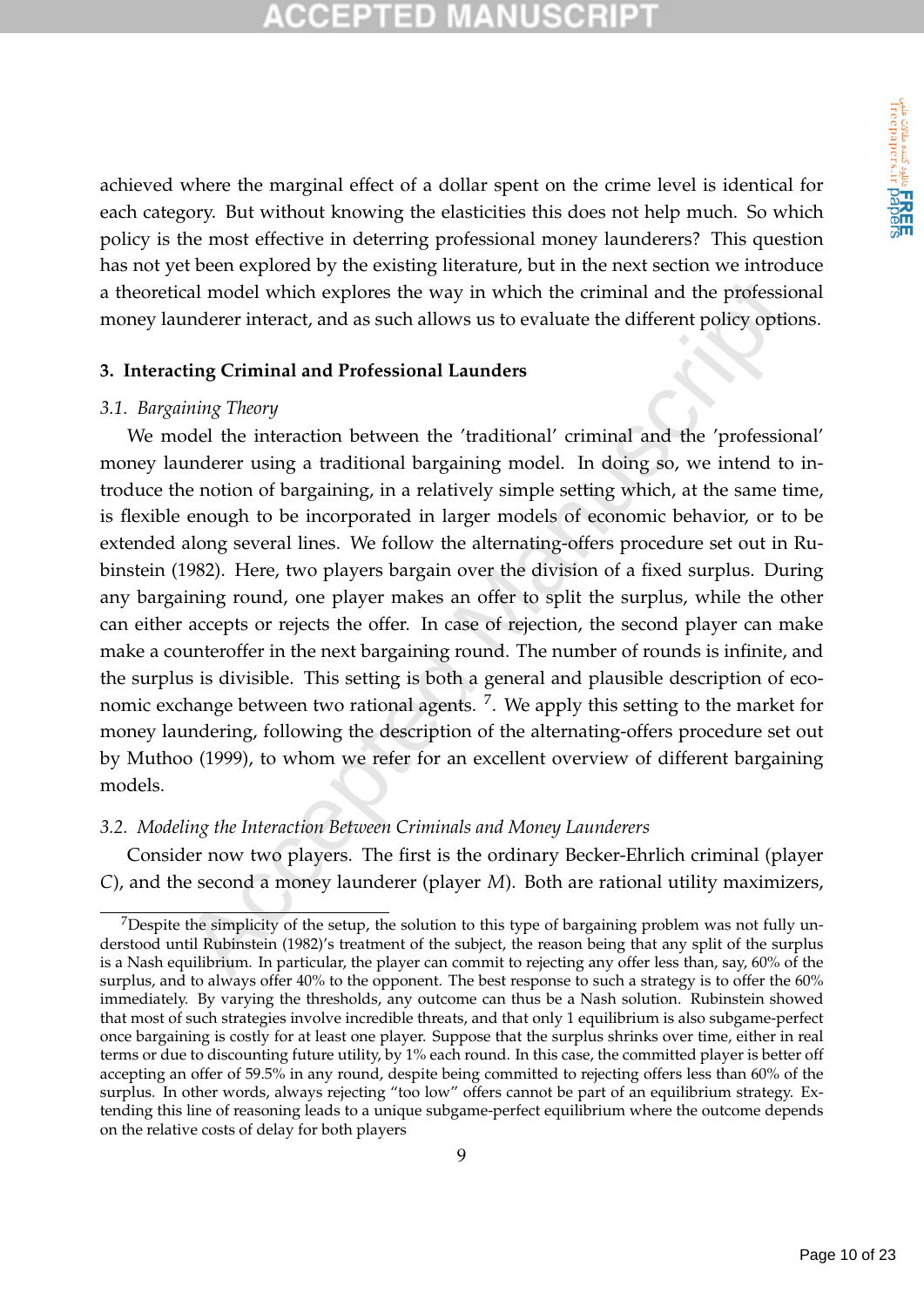# TED

and both are open to deterrence, by changing the parameters in their utility functions. The utility functions of both agents are interdependent by the price the criminal pays for his proceedings to be laundered.

We model the interdependence between the criminal and the money launderer using a bargaining game. The relevant outcome is the price the launderer charges for laundering the criminal's proceedings from crime. This price can be viewed as a payment from the criminal to the money launderer in exchange for the money laundering service. The surplus is denoted by  $\pi$ , which is of course a function of the time spent in the illegal sector; that is,  $\pi$  equals the laundered monetary equivalent of criminal proceedings. We follow the alternating-offers procedure set out in Rubinstein (1982). The timing of the game is as follows:

- **1** The criminal chooses the level of activity in the legal and illegal sectors,  $l_1$  and  $l_2$ ,
- **2** With the investment in crime sunk, the criminal comes to the launderer. The money launderer proposes a price of  $x \in (0, \pi)$  for his services.
- **3** The criminal can either accept the price, yielding him net rewards  $\pi x$ , or can reject the offer and propose a new price  $y \in (0, \pi)$  during the next bargaining round.
- **4** The money launderer can accept the new price, or can reject and return to step 2.

del the interdependence between the criminal and the money launderer using game. The relevant outcome is the price the launderer charges for launder is all all sproceedings from orine. This price can be viewed as a paymen The bargaining game ends when an offer by either party is accepted by the other party. However, there is a positive probability, *q*, that the game is detected by the monitor. If this happens, the bargaining game ends, and both players are forced to pay a fine. For simplicity, we abstract from time discounting<sup>8</sup>, but note that rejecting offers is costly in terms of allowing the game to be detected.<sup>9</sup> Moreover, in this paper we assume that labor supply decisions by both players are pre-determined, which rules out outside options. The payoffs, focusing on the case where the criminal accepts the launderer's proposed price, are depicted in Table 2. The other case, when the launderer accepts the criminal's proposal, is of course a mirror image.

### [INSERT TABLE 2 HERE]

 $8$ Allowing for time discounting is possible, but will not change the qualitative conclusions of the game. Ignoring discounting forgoes the opportunity to investigate interactions between the risk of breakdown and discounting.

<sup>&</sup>lt;sup>9</sup>We thus assume that the detection risk increases with increasing bargaining time.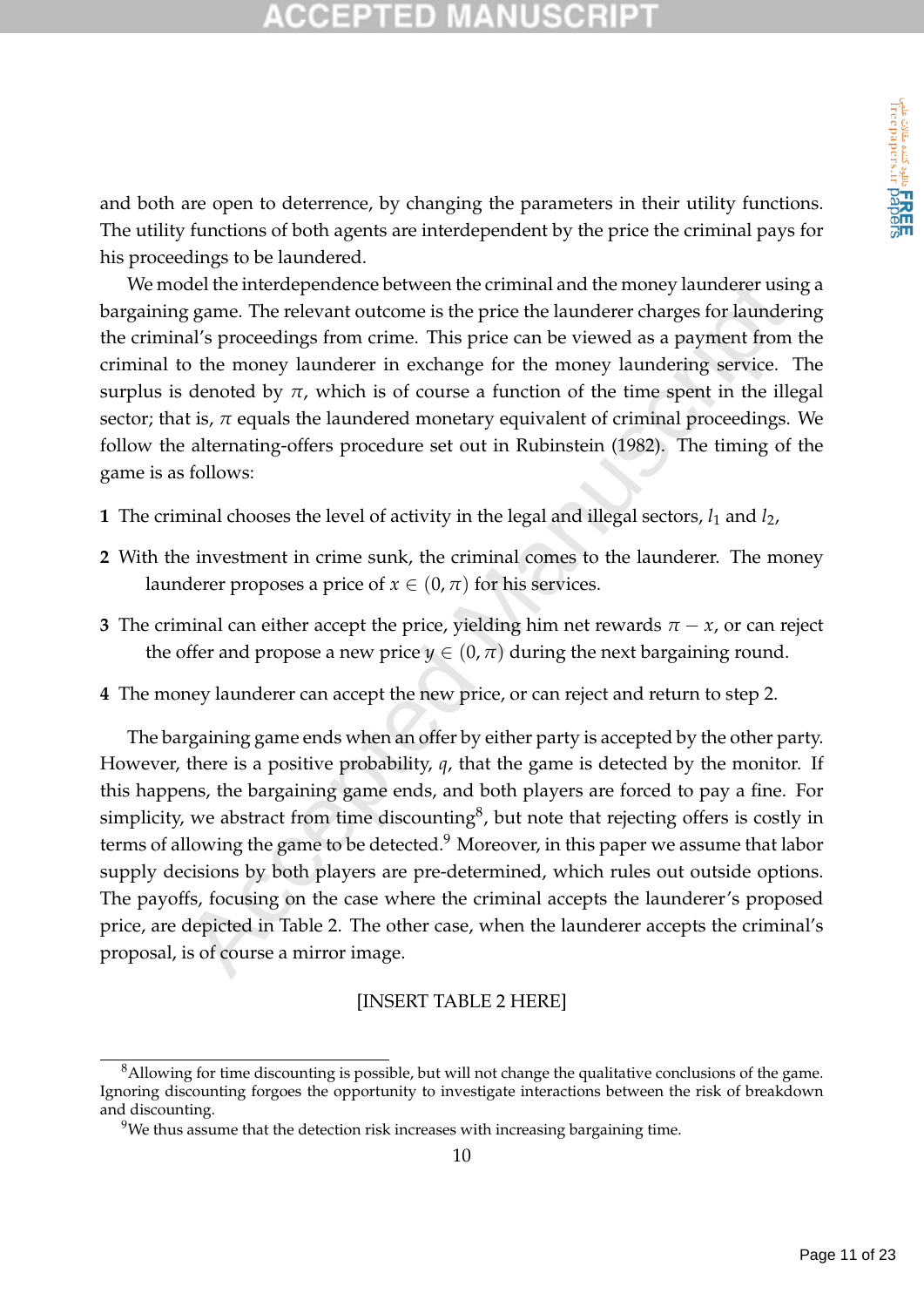Henceforth, we will use the notation  $b_i$  to denote the utility of player  $i = C, M$  when bargaining breaks down.

Suppose each player always rejects any offer made to him. Then, the utility to the criminal equals

$$
qb_C \sum_{t=0}^{\infty} (1 - q)^t = b_C
$$

 $qbc \sum_{i=0}^{\infty} (1-q)^i = b_C$ <br>
oney launderer has utility of  $b_M$ . Since never agreeing on any offer is a feasi<br>
he eriminal and the money launderer will receive a utility at least as big as  $b_i$ ,<br>
soutcome is known as the imp and the money launderer has utility of *bM*. Since never agreeing on any offer is a feasible strategy, the criminal and the money launderer will receive a utility at least as big as  $b_i$ ,  $i =$ *C*, *M*. This outcome is known as the impasse point of the bargaining game. Thus,  $x_M^*$ , the equilibrium payoff to the money launderer, is at least as large as  $v_1 l_1^M - f_M = U_M^{-1}(b_M)$ . Moreover, the equilibrium payoff needs to satisfy  $\pi - x_M^* \geq U_C^{-1}$  $C^{-1}(b_C)$ , for otherwise gains from cooperation would not exist. Of course, never agreeing is not the optimal strategy.<sup>10</sup> The unique subgame-perfect equilibrium (SPE), which is due to Rubinstein (1982), has the property that the criminal is indifferent between accepting and rejecting the money launderer's equilibrium offer, and vice versa. We can formulate this as

$$
U_C(\pi - x_M^*) = qb_C + (1 - q)U_C(x_C^*)
$$
 (1a)

$$
U_M(\pi - x_C^*) = qb_M + (1 - q)U_M(x_M^*)
$$
 (1b)

$$
x_M^* \ge U_M^{-1}(b_M) \tag{1c}
$$

$$
x_C^* \ge U_C^{-1}(b_C) \tag{1d}
$$

$$
\pi - x_M^* \ge U_C^{-1}(b_C) \tag{1e}
$$

$$
\pi - x_{\mathcal{C}}^* \geq U_M^{-1}(b_M) \tag{1f}
$$

The intuition behind condition (1a) is as follows. With probability *q*, bargaining breaks down, yielding  $b<sub>C</sub>$  to the criminal. With probability  $1 - q$ , the criminal has the chance to reject the money launderer's offer  $x_M^*$ , and to propose his own equilibrium offer, yielding  $U_C(x_C^*)$  $C<sub>C</sub>$ ). The best offer the launderer can propose is to make the criminal indifferent between accepting the offer  $x_M^*$  and the expected utility of the criminal's equilibrium strategy. To see this, note that offering more would reduce the launderer's own utility, while offering less would be rejected by the criminal. In equilibrium, neither player has the incentive to deviate from their strategies, yielding equations (1a) and (1b). Uniqueness of

 $10$ The players could have chosen not to play the game at all.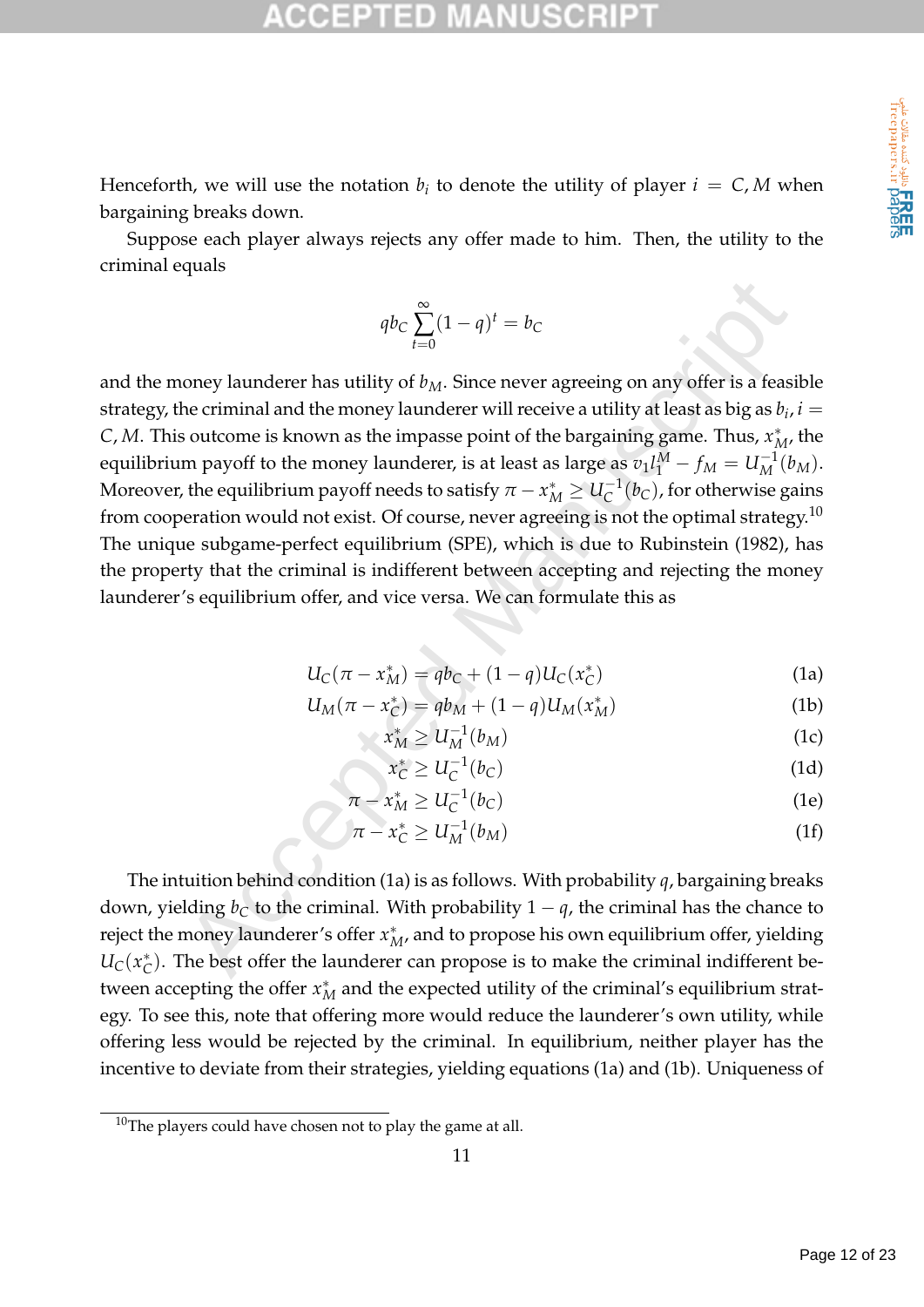this equilibrium follows from Rubinstein (1982).

What does the equilibrium partition look like? Combining equations (1a) and (1b), we know that the equilibrium proposal satisfies

$$
G_M(x_M) = U_C(\pi - x_M) - qb_C - (1 - q)U_C(\pi - U_M^{-1}(qb_M + (1 - q)U_M(x_M))) = 0
$$

The function  $G_M(x_M)$  has the following properties (see appendix A):

- **1**  $G_M(\pi) < 0$ .
- **2**  $G_M(U_M^{-1}(b_M)) > 0.$
- **3** By continuity of the utility functions and uniqueness of the SPE, *G<sup>M</sup>* is strictly decreas- $\text{ing on the interval } x_M \in (U_M^{-1}(b_M), \pi)$ .

Therefore, the equilibrium outcome satisfies  $U_M^{-1}(b_M) < x_M^* < \pi - U_C^{-1}$  $\int_C^{-1}(b_C)$ . The same line of reasoning for the criminal yields  $U_C^{-1}$  $C^{-1}(b_C) < x_C^* < \pi - U_M^{-1}(b_M)$ . The launderer proposes first, leaving him with a payoff of  $x_M^*$  while the criminal obtains  $\pi - x_M^*$ . Three characterizations of the equilibrium are immediate:

- **1** Agreement is reached during the first round of bargaining, and is therefore efficient. Delaying agreement would shrink the surplus due to the possibility of breakdown.
- $\begin{aligned} \mathcal{L} &= U_C(\pi x_M) q b_C (1 q) U_C\left(\pi U_M^{-1}(q b_M + (1 q) U_M(x_M))\right) = 0 \end{aligned} \end{aligned}$ <br>
(ion  $G_M(x_M)$  has the following properties (see appendix A):<br>  $\begin{aligned} \mathcal{L} &= \begin{cases} \n \mathcal{L} &= \begin{cases} \n \mathcal{L} &= \begin{cases} \n \mathcal{L} &= \begin{cases} \n \mathcal{L} &$ **2** As  $G_M$  increases in  $b_M$  and decreases in  $b_C$ , the breakdown point matters: ceteris paribus, increasing the money launderer's legal wage or decreasing the criminal's legal wage increases the launderer's share of the surplus. His bargaining strength increases as he has less to gain from laundering if his legal wage is high, and vice versa for the criminal.
- **3** The launderer has a first-mover advantage: if the utility functions and breakdown points are identical between both players (so  $U_M = U_C = U$  and  $b_C = b_M = b$ ), then both would offer the same amount in equilibrium,  $x_M^* = x_C^* = x^*$ . From equation (1a), we know that  $U(\pi - x^*) = qb + (1 - q)U(x^*)$ . As  $x^* > U^{-1}(b)$ , this implies  $U(x^*) > b$  and thus  $U(\pi - x^*) < U(x^*)$ . It follows that  $x^* > \pi - x^*$ , and therefore the first proposer obtains the larger share. This is intuitive, since the only asymmetry between players when their utility functions and breakdown points are the same is the order of proposals.

The effect of the probability of arrest on the share going to each player is an important tool for analyzing deterrence. However, this effect is not straightforward to obtain.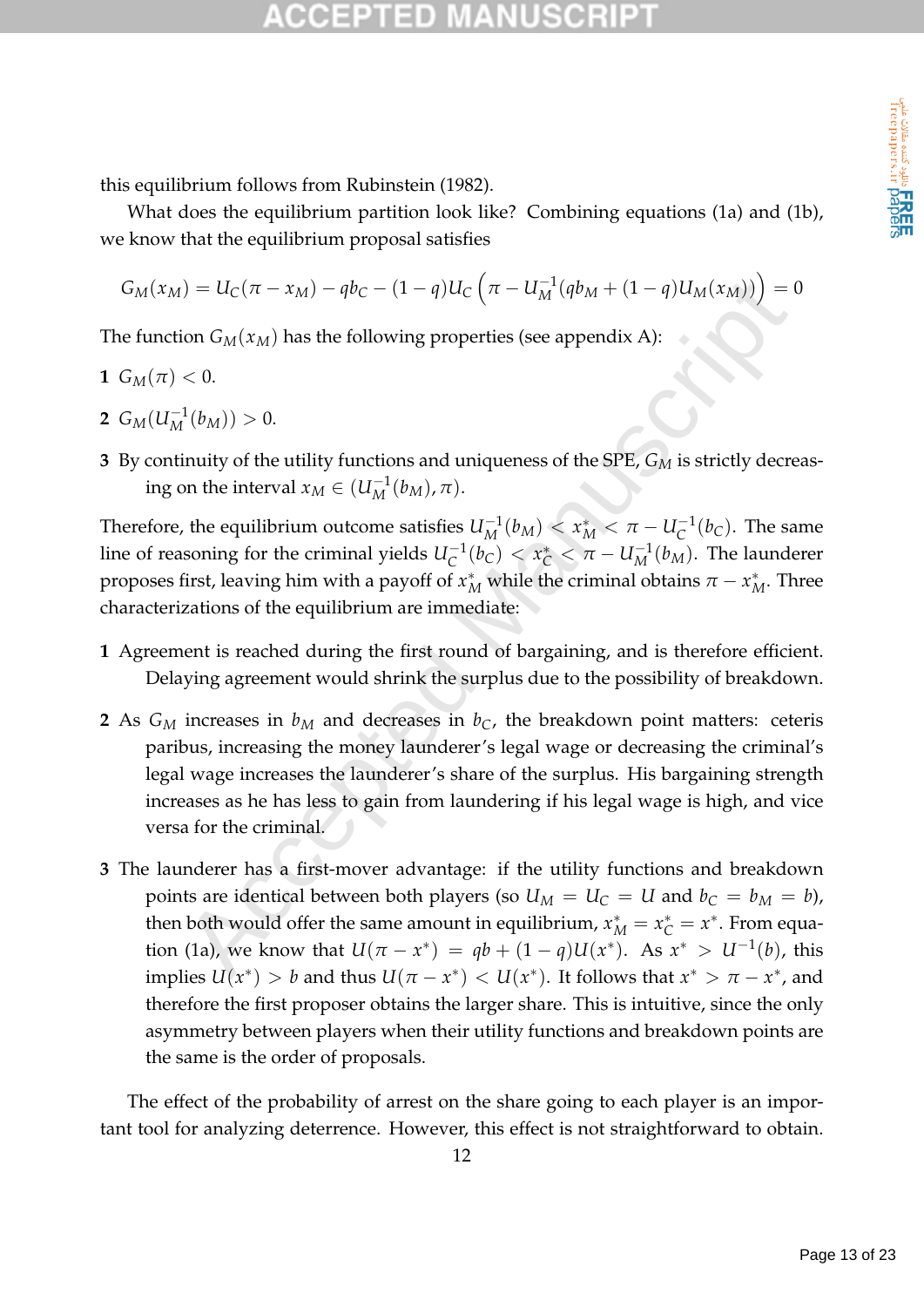Intuitively, this is because an increase in *q* will decrease the expected time until breakdown occurs, and therefore will increase the present value of the breakdown payoff. On the other hand, a player becomes more impatient, and impatience is typically bad for the share obtained in equilibrium. These two forces work in opposing directions, the first increasing the share of the surplus, and the second decreasing the share of the surplus. Mathematically, we can find the effect of  $q$  on  $x_M$  using

$$
\frac{\partial x_M}{\partial q} = -\frac{\partial G/\partial q}{\partial G/\partial x_M}
$$

As *∂G*/*∂x<sup>M</sup>* < 0 (see property 3 above), the sign of *∂xM*/*∂q* coincides with the sign of *∂G*/*∂q*. This expression equals

increasing the share of the surplus, and the second decreasing the share of the surplus.  
\nMathematically, we can find the effect of 
$$
q
$$
 on  $x_M$  using  
\n
$$
\frac{\partial x_M}{\partial q} = -\frac{\partial G/\partial q}{\partial G/\partial x_M}
$$
\nAs  $\partial G/\partial x_M < 0$  (see property 3 above), the sign of  $\partial x_M/\partial q$  coincides with the sign of  
\n $\partial G/\partial q$ . This expression equals  
\n
$$
\frac{\partial G}{\partial q} = U_C \left( \pi - U_M^{-1} (q b_M + (1 - q) U_M(x_M)) \right) - b_C
$$
\n
$$
+ (1 - q) U_C' \left( \pi - U_M^{-1} (q b_M + (1 - q) U_M(x_M)) \right) \left( \frac{b_M - U_M(x_M)}{U_M'(U_M^{-1}(q b_M + (1 - q) U_M(x_M)))} \right)
$$
\nFor notational convenience, define  $Z = U_M^{-1} (q b_M + (1 - q) U_M(x_M))$  to be the launcher's expected payoff from the bargaining game. The first line,  $U_C(\pi - Z) - b_C$  is obviously positive, while the second line is negative, since  $b_M < U_M(x_M)$ , and hence the sign is ambiguous. Some more insight can be derived as follows:  
\n1 Since the launcher proposes in the first round, his share of the surplus will be the larger one, and therefore his marginal utility will be lower than the criminal's marginal utility. Therefore, presumably,  $U_C'(\pi - Z) / U_M'(Z) > 1$ .  
\n2 Suppose that  $(1 - q) U_C'(\pi - Z) / U_M'(Z) \approx 1$ . Then,  $\partial G/\partial q \approx (U_C(\pi - Z) - b_C) - (U_M(x_M) - b_M)$ .  
\n3 If  $b_M \gg b_C$ , then  $\partial G/\partial q > 0$ . Alternatively, if  $b_M \ll b_C$ , then  $\partial G/\partial q < 0$ .  
\nUnder these assumptions, we have shown that increasing the probability of detection

For notational convenience, define  $Z = U_M^{-1}(q b_M + (1-q)U_M(x_M))$  to be the launderer's expected payoff from the bargaining game. The first line,  $U_C(\pi - Z) - b_C$  is obviously positive, while the second line is negative, since  $b_M < U_M(x_M)$ , and hence the sign is ambiguous. Some more insight can be derived as follows:

- **1** Since the launderer proposes in the first round, his share of the surplus will be the larger one, and therefore his marginal utility will be lower than the criminal's marginal utility. Therefore, presumably,  $U'_C(\pi - Z)/U'_M(Z) > 1$ .
- **2** Suppose that  $(1 q)U'_{\mathcal{C}}(\pi Z)/U'_{\mathcal{M}}(Z) \approx 1$ . Then,  $\partial G/\partial q \approx (U_{\mathcal{C}}(\pi Z) b_{\mathcal{C}}) (U_M(x_M) - b_M).$
- **3** If  $b_M \gg b_C$ , then  $\partial G/\partial q > 0$ . Alternatively, if  $b_M \ll b_C$ , then  $\partial G/\partial q < 0$ .

Under these assumptions, we have shown that increasing the probability of detection increases the share of the money launderer when his breakdown value is high, but decreases his share if his breakdown payoff is low, relative to the breakdown payoff of the criminal. The intuition behind this result is natural: with a high breakdown payoff, the launderer has relatively little to gain from the bargaining game, while the criminal has much to gain. Increasing the probability of detection only increases the impact of the breakdown payoffs on the final outcome, and hence the launderer is better off.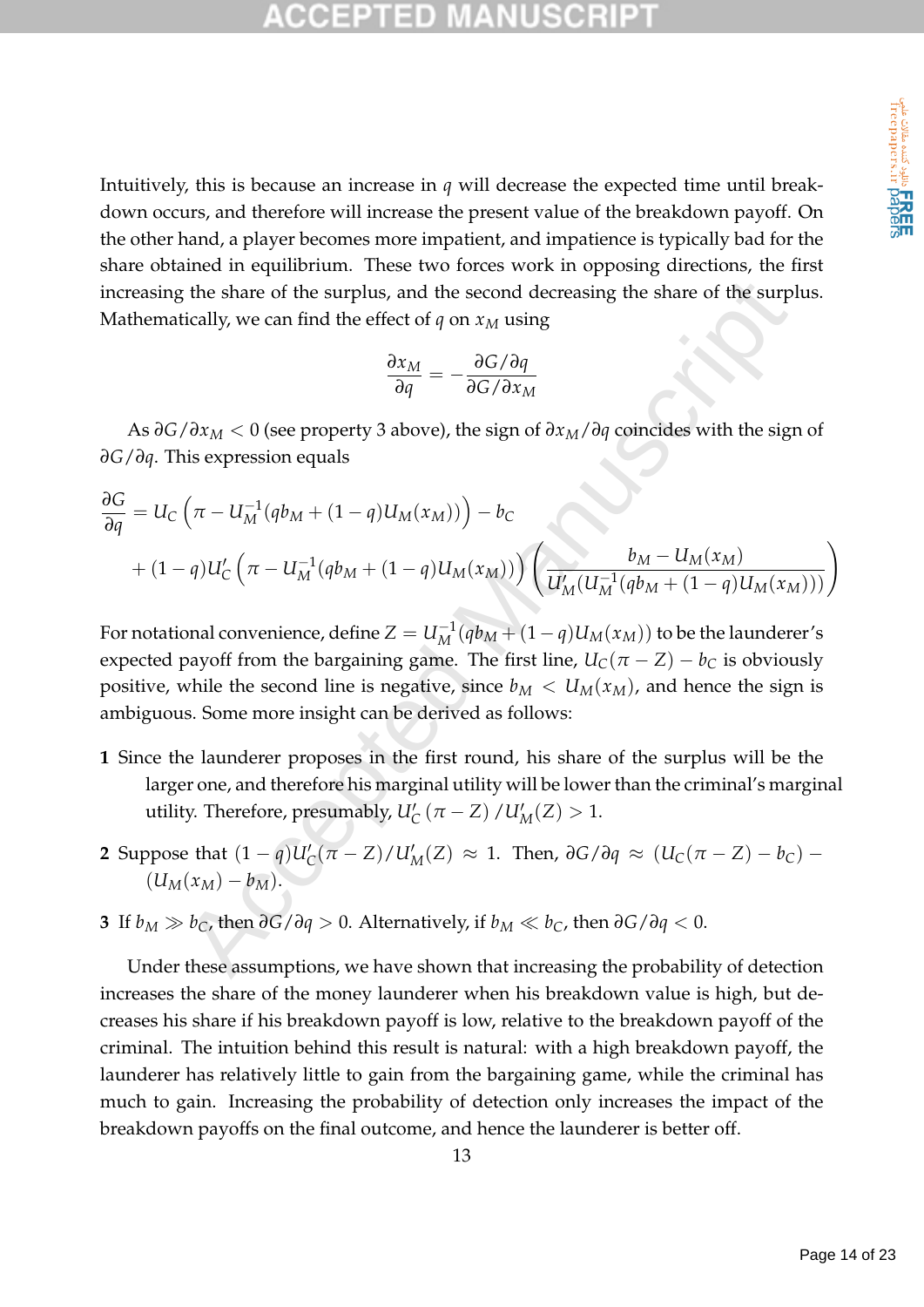**Example: risk-neutral players** Suppose that both players are risk neutral. Then equations (1a) and (1b) have the following solution:

$$
x_M^* = b_M + \frac{1}{2 - q} \left( \pi - b_M - b_C \right)
$$
 (2a)

$$
x_C^* = b_C + \frac{1}{2 - q} (\pi - b_M - b_C)
$$
 (2b)

For this particular utility function, we confirm the main properties characterized above: the share going to the launderer is increasing in his breakdown payoff, decreasing in the criminal's breakdown payoff and increasing in the probability of breakdown, *q*.

## *3.3. Interpretation of the Results*

Our model, while being stylized and abstract, can be used to understand the payoffs to both criminals and launderers. The payoff to the launderer:

• increases when his legal wage rate increases

 $\frac{1}{4}$   $\frac{2}{4}$   $\frac{1}{4}$   $\frac{1}{2}$   $\frac{1}{4}$   $\frac{1}{2}$   $\frac{1}{4}$   $\frac{1}{2}$   $\frac{1}{4}$   $\frac{1}{2}$   $\frac{1}{4}$   $\frac{1}{2}$   $\frac{1}{4}$   $\frac{1}{2}$   $\frac{1}{4}$   $\frac{1}{2}$   $\frac{1}{4}$   $\frac{1}{2}$   $\frac{1}{4}$   $\frac{1}{2}$   $\frac{1}{4}$   $\frac{1}{2}$  The first prediction shows that better outside options, in the sense of having a higher legal wage rate, will increase the bargaining power of the launderer. The intuition is that bargaining power is highest for the party that has the least to gain from the exchange. If the legal wage rate is high, earning extra monies by engaging in money laundering is less attractive than if the wage rate was low. In our setup, the launderer has to weight the benefits of extra income and the costs of potentially being arrested and convicted, and foregoing legal income. Clearly, higher legal wage rates tip the balance in favor of staying out of laundering activities.

• increases when the criminal's legal wage rate decreases

The second prediction is more indirect: what matters for the bargaining power of the launderer is not just the level of his wage rate, but his wage rate relative to that of the criminal. After all, the party with the highest outside option has the most bargaining power, and will obtain the highest share of the surplus. Decreasing the criminal's wage rate simply leads to less bargaining power for the criminal (a mirror image of the first prediction) and hence more power to the launderer.

• most likely increases when the probability of detection increases

The last prediction is due to the equilibrium of the bargaining model. Recall that the best offer the launderer can propose is to make the criminal indifferent between accepting the offer, and the expected utility of the criminal's equilibrium strategy.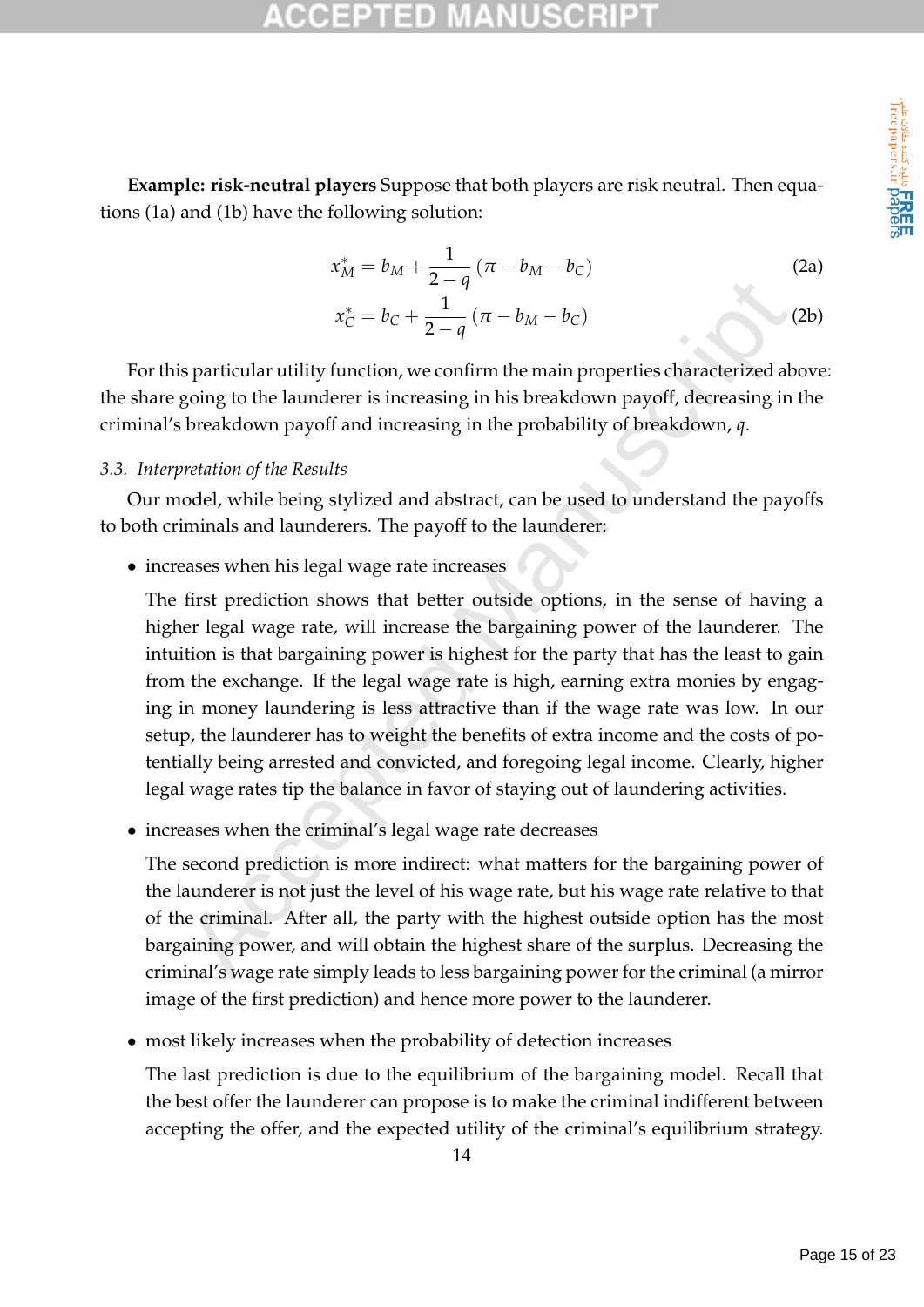This is due to the fact that offering more would reduce the launderer's own utility, while offering less would be rejected by the criminal. The expected utility of the criminal's equilibrium strategy is low when the detection probability is high. Hence, the launderer needs to offer less, and in equilibirum obtains the highest share of the surplus. This is most clearly shown in the example with risk-neutral players, though the principle remains the same with risk-averse agents.

We have analyzed the equilibrium in a bargaining model between a criminal and a money launderer. We have derived the share of the surplus going to the launderer under general utility functions, and have characterized the determinants. In the next section, we discuss the implications for policy of these findings

#### **4. Discussion**

### *4.1. Discussion*

The existing literature treats the criminal – who generates criminal proceeds – and the launderer – who converts the 'dirty' dollars into 'clean' ones – as one and the same.

e of the surplus. This is most clearly shown in the example with risk-neurs, though the principle remains the same with risk-averse agents.<br>
we analyzed the equilibrium in a bargaining model between a criminal an<br>
mderer. In this paper we describe the real-world situation in which the money launderer is often a third-party, specialist individual. We introduce the professional launderer, in section 2, and then model the ways in which the criminals and the launderer interact, in section 3, to consider the effects of three anti-crime, or anti-money laundering measures – namely, increasing the probability that the criminal is caught (*pC*), that the launderer is caught  $(p_M)$ , and that the bargaining process itself is detected  $(q)$  – on the way in which the negotiation is concluded. In all cases, we document spillover effects: increasing *p<sup>C</sup>* reduces the supply for crime, and the supply of proceeds to the launderer; increasing  $p_M$  reduces the supply of money laundering services, increases the price of the money laundering which, in turn, reduces the profitability of crime; and increasing *q* increases the share of the proceeds that go to the launderer, and reduces the profitability of crime in the process.

Of the various combinations available to the policy maker, we find that more resources should be spent on  $(p_M)$ , in the form of specialized police-units to tackle money laundering and, when the budget is fixed, less should be spent on financial scrutiny (*q*). This, however, is contrary to the current policy, where only very few resources are spent on *pM*. According to the UN as little as 0.1% to 0.3% of money laundering is detected UN-ODC (2011). Under the current regime, the money launderer's expected fine, therefore, is nearly zero, while the profits remain astronomical: launderers are thought to earn 5-50%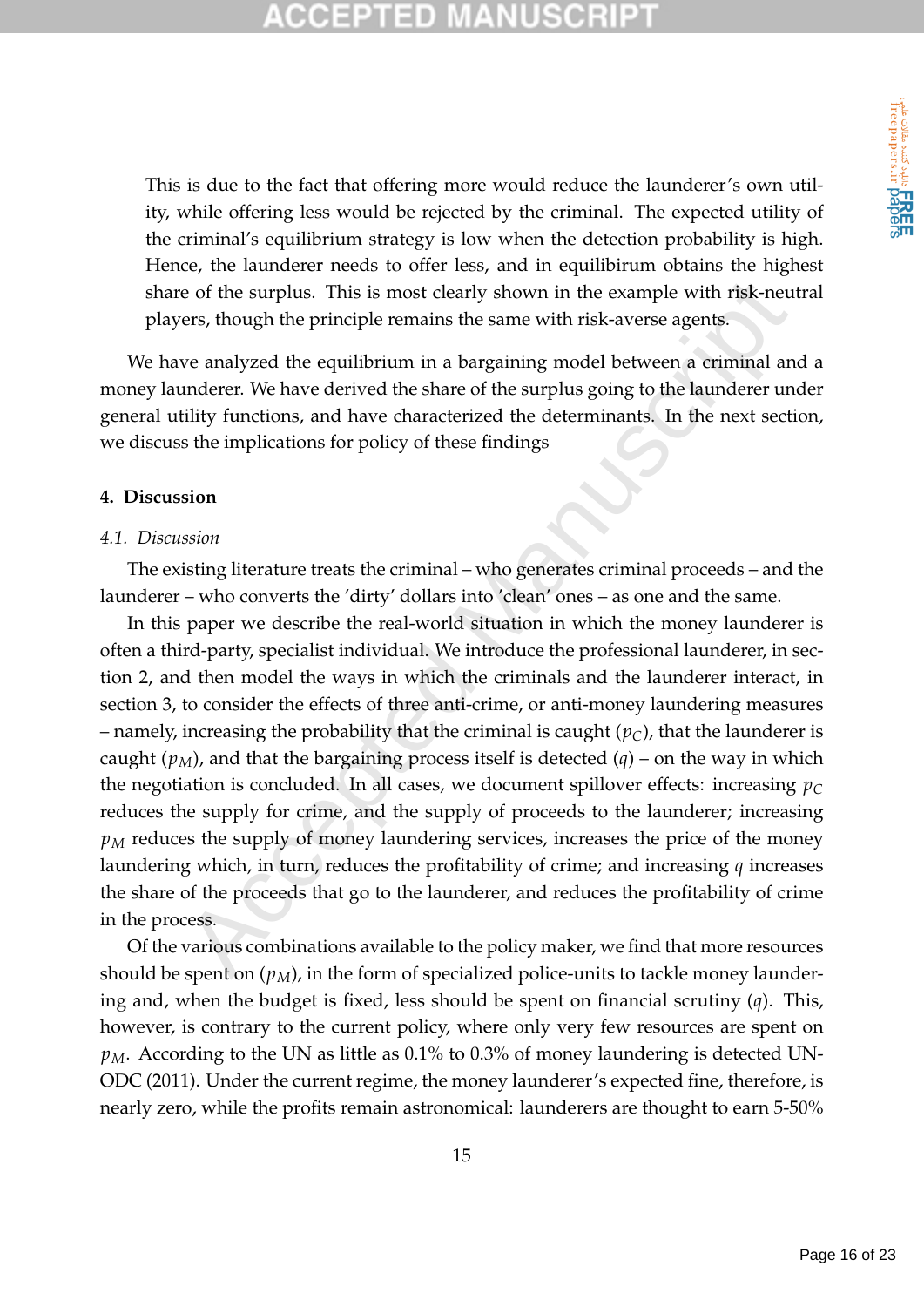# TED

of the US\$1,600 billion in criminal proceeds UNODC (2011) that cross their desk on an annual basis.

rces, its anti-money laundering efforts, and through regulation, it places<br>detection upon private financial institutions. According to anti-money lat<br>detection upon private financial institutions. According to anti-money Current anti-money laundering efforts are focused on *q*: the government externalises, or outsources, its anti-money laundering efforts, and through regulation, it places the burden of detection upon private financial institutions. According to anti-money laundering practitioners, this approach works: notifications by banks and financial institutions are responsible for more than  $90\%$  of money laundering investigations.<sup>11</sup> Such measures, however, come with significant costs – for German banks alone, the costs of compliance with anti-money laundering directives is in the region of  $\epsilon$ 775 million per year IW Consult (2006) – and are of questionable efficiency. Takáts (2009) demonstrates, in another way, the inefficiency of current approaches to burdening the banks. He shows, formally, that fining banks for failing to report money laundering has encouraged banks to 'file defensively' (FinCEN, 2005) (FinCEN, 2005), which has, in turn, exploded the number of reports that regulatory authorities have had to process. Figure 2 plots an overview of the number of Suspicious Activity Reports (SARs) filed with the Financial Crimes Enforcement Office (FinCEN) of the United States Department of the Treasury, obtained from the FinCEN website, in the period 1996-2012, and shows a distinctly upward trend in the number of filings. The result has not only been a dilution of the information - a phenomenon that Takáts compares to 'the boy who cried wolf' - but has led too to the misreporting of otherwise innocent activities. As an example of the latter, Takáts (2009) reports how the Wall Street Journal covered the case of the falsely reported former presidential candidate and Senate majority leader Bob Dole (The Wall Street Journal, 2004). Takáts concludes that the problem of crying wolf might be remedied by reducing the fines levied on banks for failing to report suspicious transactions. The corroborating implication from our model is that the detection probability will not reduce the level of money laundering, but will simply increase the profitability of money laundering. In other words, rather than reducing the supply of money laundering services, *q* may have the effect of increasing the supply of money laundering services.

That the government does not invest in  $p_M$  is understandable but not sensible: the return to investment on  $p_M$  is not directly observable, and the effects of money laundering – in terms of its distortionary effect on the price system – seem distance and abstract. Our results, however, suggest that the authorities must invest in *pM*, because an investment (only) in *q* is far from efficient. On the basis of our findings, we: (1) advocate an

 $11$ We thank the money laundering expert, Sebastian Fiedler (not related to the third author), for this note.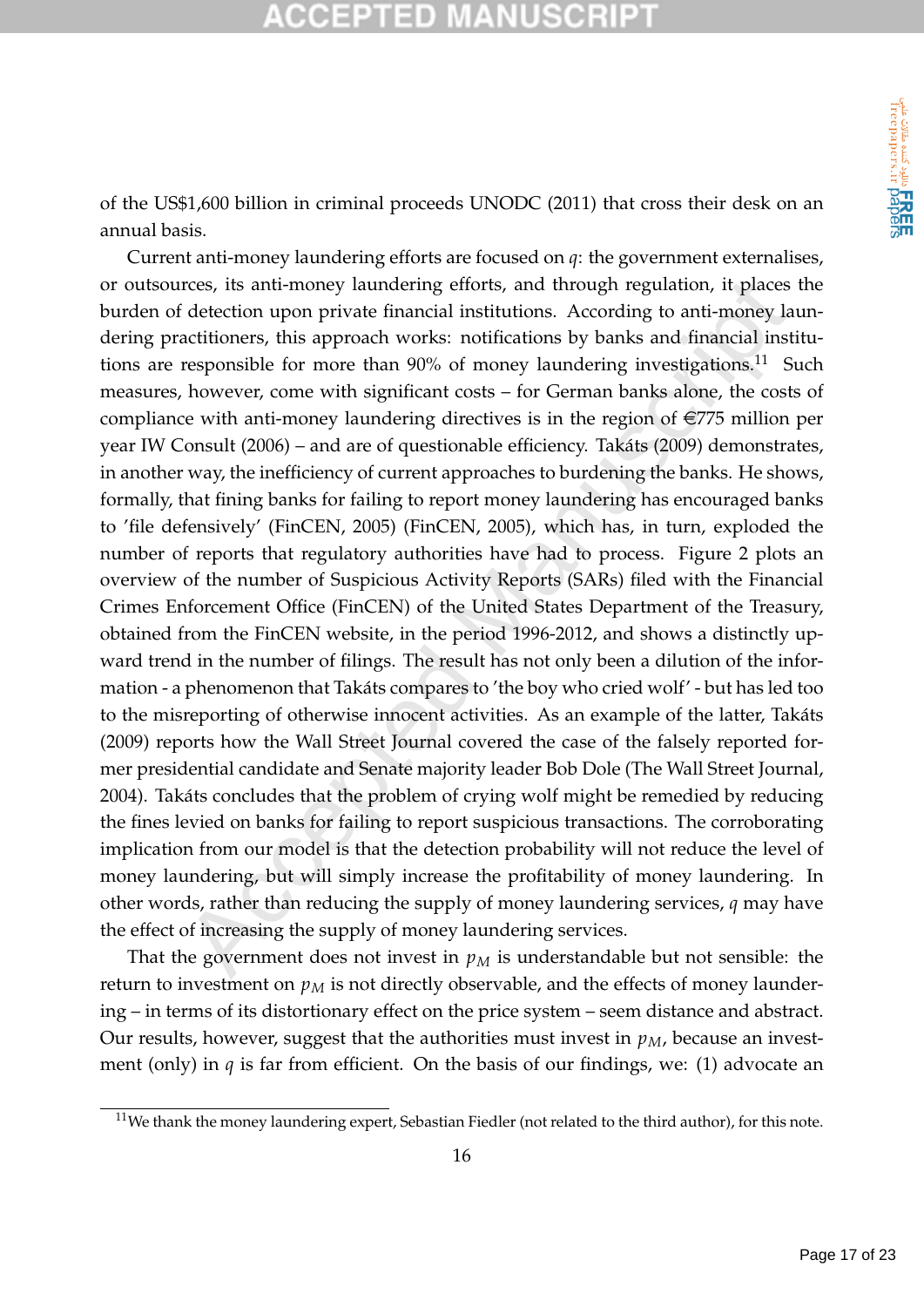

Figure 2: Defensive filings

expansion in the number of anti-money laundering specialists employed by national and international level; and (2) call for a enhanced communication and collaboration between the existing intelligence units, for example by setting up an international database to increase the effectiveness of the current anti-money laundering specialists.

# *4.2. Future Research*

Much work needs to be done in the economics of money laundering. And further efforts at the modeling and estimation of the money laundering market are to be welcomed. In general, we would like to see: (1) scholars and practitioners adopt the distinction between criminals and launderers proposed in the paper; (2) more empirical applications of the current theoretical research, in particular, using theory to identify and measure money laundering in the data; and from a theoretical perspective, we would like to see the model developed in this paper enriched, and expanded, so as to provide a deeper insight in the behaviour of the money launderer.

## **5. Conclusion**

In this paper we identify the professional launderer, as a rational criminal agent, and consider the process by which the launderer and the criminal bargain to agree on a price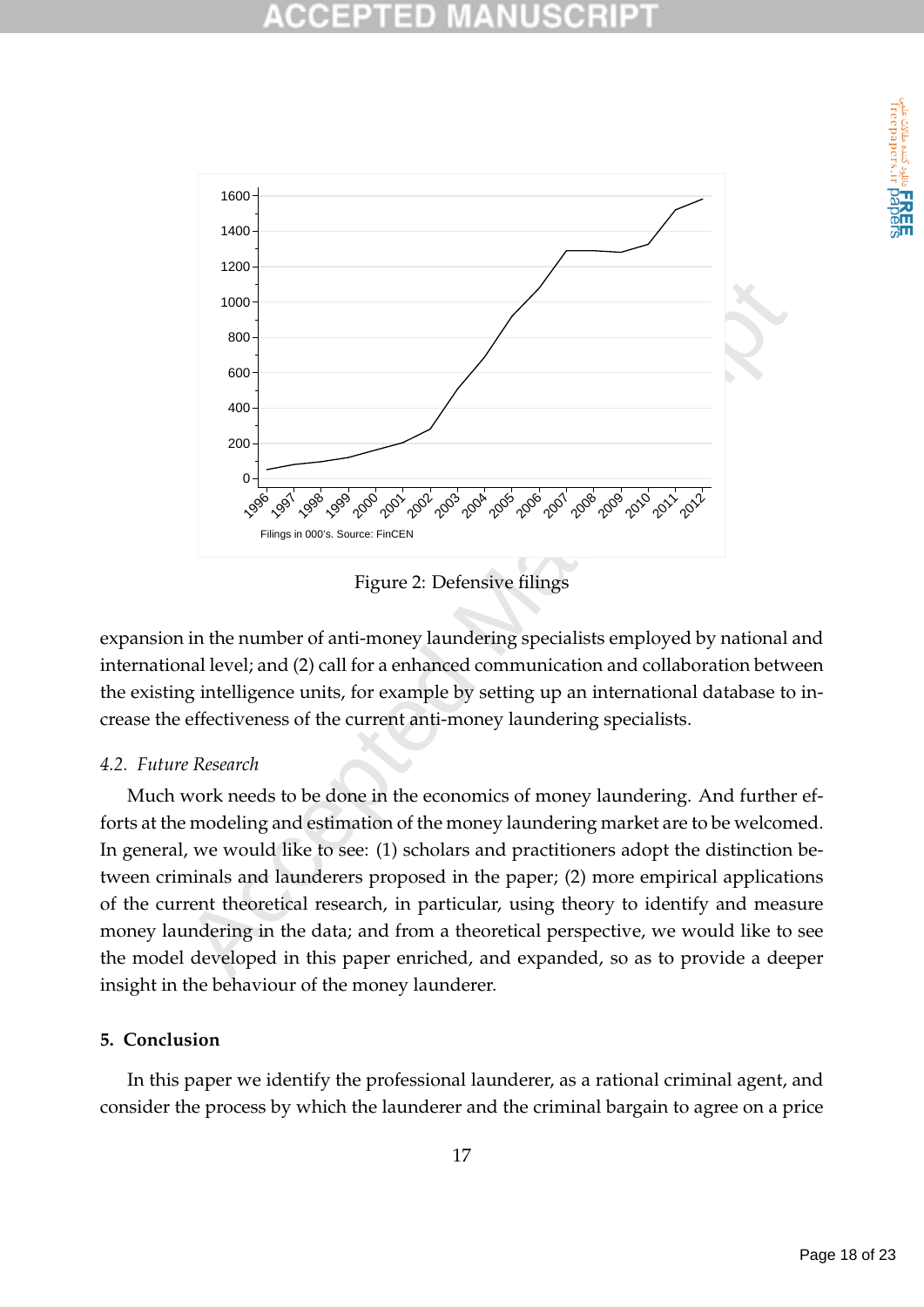for the money laundering service. We then consider the effects of three anti-crime, or antimoney laundering measures – namely, (1) increasing the probability that the criminal is caught, (2) increasing the probability that the launderer is caught, and (3) increasing the probability that the bargaining process itself is detected – on the way in which the negotiation is concluded. Of the various combinations available to the policy maker, we conclude that more resources should be spend on specialized police-units to tackle money laundering and, when the budget is fixed, less should be spent on financial scrutiny. Current approaches, we find, do not deter money launderers from supplying the market, but simply increase the profitability of money laundering. In doing so, our contribution is to be found in the fact that by introducing the 'professional' launderer we create a more realistic picture of the market for money laundering, but more importantly, and by distinguishing between the 'standard' and 'professional' launderers, we invite further research on measures that might allows for a more targeted and more efficient approach to tackling money laundering.

**Cccepted**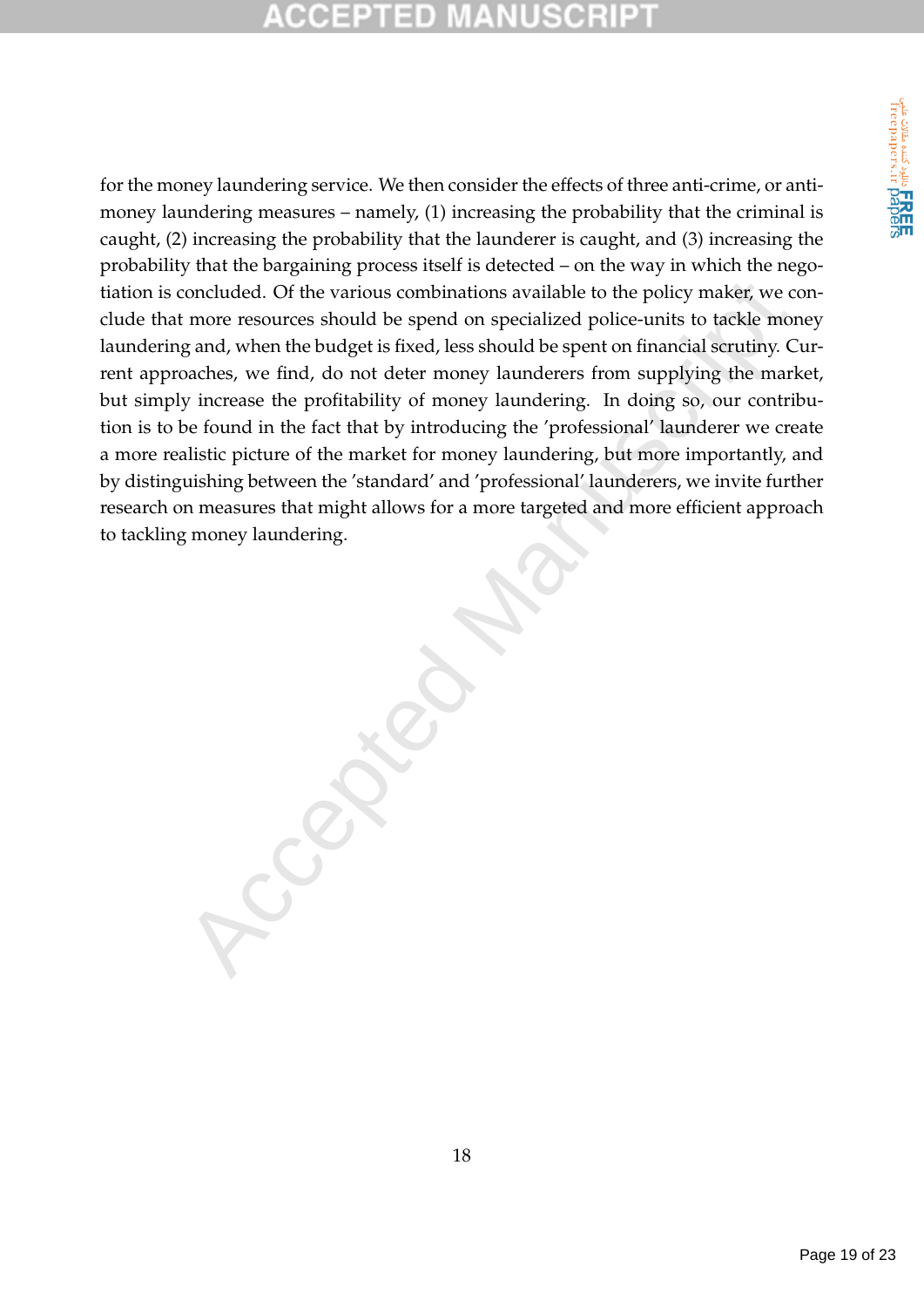### **A. On the function** *G<sup>M</sup>*

The function  $G_M(x_M)$  is defined as

$$
G_M(x_M) = U_C(\pi - x_M) - qb_C - (1 - q)U_C(\pi - U_M^{-1}(qb_M + (1 - q)U_M(x_M)))
$$

For  $x_M = x_M^*$  (the equilibrium), we have seen that  $G_M = 0$ . We can derive the following properties:

$$
G_M(\pi) = U_C(0) - qb_C - (1 - q)U_C \left(\pi - U_M^{-1}(qb_M + (1 - q)U_M(\pi))\right)
$$

Note that  $EU_M^{\max} \equiv qb_M + (1-q)U_M(\pi)$  is the maximum expected utility the launderer could possibly get, that is, when he gets the entire surplus. Then,  $U_M^{-1}(EU_M^{\max})$ denotes the corresponding monetary payoff, which is surely less than the surplus, *π*. Therefore, the above expression simplifies to

$$
G_M(\pi) = U_C(0) - qb_C - (1 - q)U_C \left(\pi - U_M^{-1}(EU_M^{\max})\right)
$$

For any utility function that satisfies  $U_C(0) \leq 0$ , which can always be ensured by rescaling it, this expression is negative, the desired result.

For the second property, note that  $U_M(U_M^{-1}(b_M)) = b_M$  and  $q b_M + (1 - q) b_M = b_M$ . Evaluating  $G_M$  at  $U_M^{-1}(b_M)$  give

$$
I(M) = U_{\rm C}(I - A_{\rm M}) - q_0 C - (1 - q_0) C (I - A_{\rm M}) (q_0 M + (1 - q_0) A_{\rm M})
$$
\n
$$
x_M = x_M^*
$$
\n(the equilibrium), we have seen that  $G_M = 0$ . We can derive the follow  
perties:

\n
$$
G_M(\pi) = U_C(0) - q_0 C - (1 - q_0) U_C \left( \pi - U_M^{-1} (q_0 M + (1 - q_0) U_M(\pi)) \right)
$$
\ne that  $EU_M^{\max} \equiv q_0 M + (1 - q_0) U_M(\pi)$  is the maximum expected utility the law  
and possibly get, that is, when he gets the entire surplus. Then,  $U_M^{-1} (EU_M^{\max})$  the corresponding monetary payoff, which is surely less than the surplus,  
are, the above expression simplifies to

\n
$$
G_M(\pi) = U_C(0) - q_0 C - (1 - q_0) U_C \left( \pi - U_M^{-1} (EU_M^{\max}) \right)
$$
\nany utility function that satisfies  $U_C(0) \leq 0$ , which can always be ensured  
g it, this expression is negative, the desired result.

\nthe second property, note that  $U_M(U_M^{-1}(b_M)) = b_M$  and  $q_0 M + (1 - q_0) b_M = i$   

$$
G_M(U_M^{-1}(b_M)) = U_C \left( \pi - U_M^{-1}(b_M) \right) - q_0 C
$$
\n
$$
- (1 - q_0) U_C \left( \pi - U_M^{-1}(q_0 M) + (1 - q_0) U_C \left( \pi - U_M^{-1}(b_M) \right) \right)
$$
\n
$$
= q_C \left( \pi - U_M^{-1}(b_M) \right) - q_0 C - (1 - q_0) U_C \left( \pi - U_M^{-1}(b_M) \right)
$$
\n
$$
= q \left( U_C \left( \pi - U_M^{-1}(b_M) \right) - b_C \right) > 0
$$
\nlast step follows from constraint (1e).

The last step follows from constraint (1e).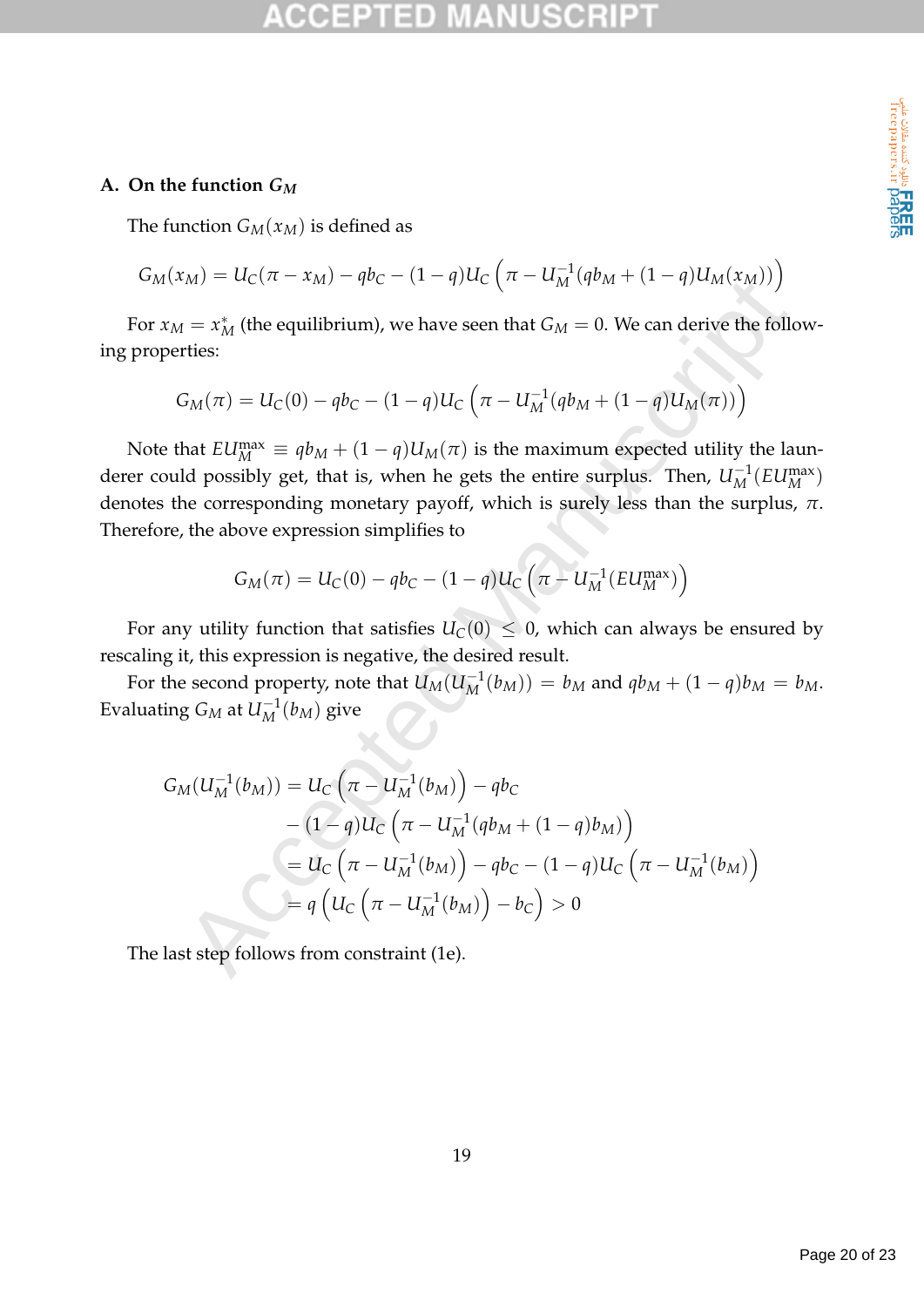### **B. References**

- BAUMOL, W. (1990): "Entrepeneurship: Productive, unproductive and destructive," *The Journal of Political Economy*, 98(5), 893–921.
- BECKER, G. S. (1968): "Crime and Punishment: An Economic Approach," *The Journal of Political Economy*, 76(2), pp. 169–217.
- BLUMSTEIN, A., AND D. NAGIN (1977): "The deterrent effects of legal sanctions on draft evasion," *Stanford Law Review*, 29, 241–276.
- CORNWELL, C., AND W. N. TRUMBULL (1994): "Estimating the Economic Model of Crime with Panel Data," *The Review of Economics and Statistics*, 76(2), 360–366.
- EHRLICH, I. (1973): "Participation in Illegitimate Activities: A Theoretical and Empirical Investigation," *The Journal of Political Economy*, 81(3), pp. 521–565.
- FINCEN (2005): "Statement of William J. Fox, Director, before the United States Senate Committee on Banking, Housing and Urban Affairs," Online.
- GNUTZMANN, H., K. J. MCCARTHY, AND B. UNGER (2010): "Dancing with the devil: Country size and the incentive to tolerate money laundering," *International Review of Law and Economics*, 30(3), 244 – 252.
- 169–217.<br>  $\mu$ , AND D. NAGIN (1977): "The deterrent effects of legal sanctions on draft evasion," Stan,  $\mu$ , AND W. N. TRUMBULL (1994): "Estimating the Economic Model of Crime with Panuscription in Register of Economic S IW CONSULT (2006): "Buerokratiekosten in der Kreditwirtschaft," Discussion paper, Institut der deutschen Wirtschaft Koeln.
- MASCIANDARO, D. (2005): "False and reluctant friends? National money laundering regulation, international compliance and non-cooperative countries," *European Journal of Law and Economics*, 20, 17–30.
- MUTHOO, A. (1999): *Bargaining Theory and Applications*. Cambridge University Press, Cambridge, UK.
- ORMEROD, D. (2005): *Smith & Hogan criminal law*. Oxford University Press.
- REUTER, P., AND E. TRUMAN (2004): "Chasing dirty money The fight agaist money laundering," Discussion paper, Institute for International Economics, Washington DC.
- RUBINSTEIN, A. (1982): "Perfect Equilibrium in a Bargaining Model," *Econometrica*, 50, 97–109.
- TAKÁTS, E. (2009): "A Theory of "Crying Wolf": The Economics of Money Laundering Enforcement," *Journal of Law, Economics and Organization*, 27(1), 32–78.
- THE WALL STREET JOURNAL (2004): "Bob Dole Goes Banking and Trips the Alarm," Online Newspaper article.
- UNGER, B. (2007): *The scale and impacts of money laundering*. Edward Elgar Publishing.
- UNODC (2011): "Estimating Illicit Financial Flows Resulting From Drug Trafficking and other Transnational Organized Crimes," Discussion paper, United Nations.
- WOLPIN, K. (1978): "An econometric analysis of crime and punishment in England and Wales, 1894-1967," *The Journal of Political Economy*, 86(5), 815–840.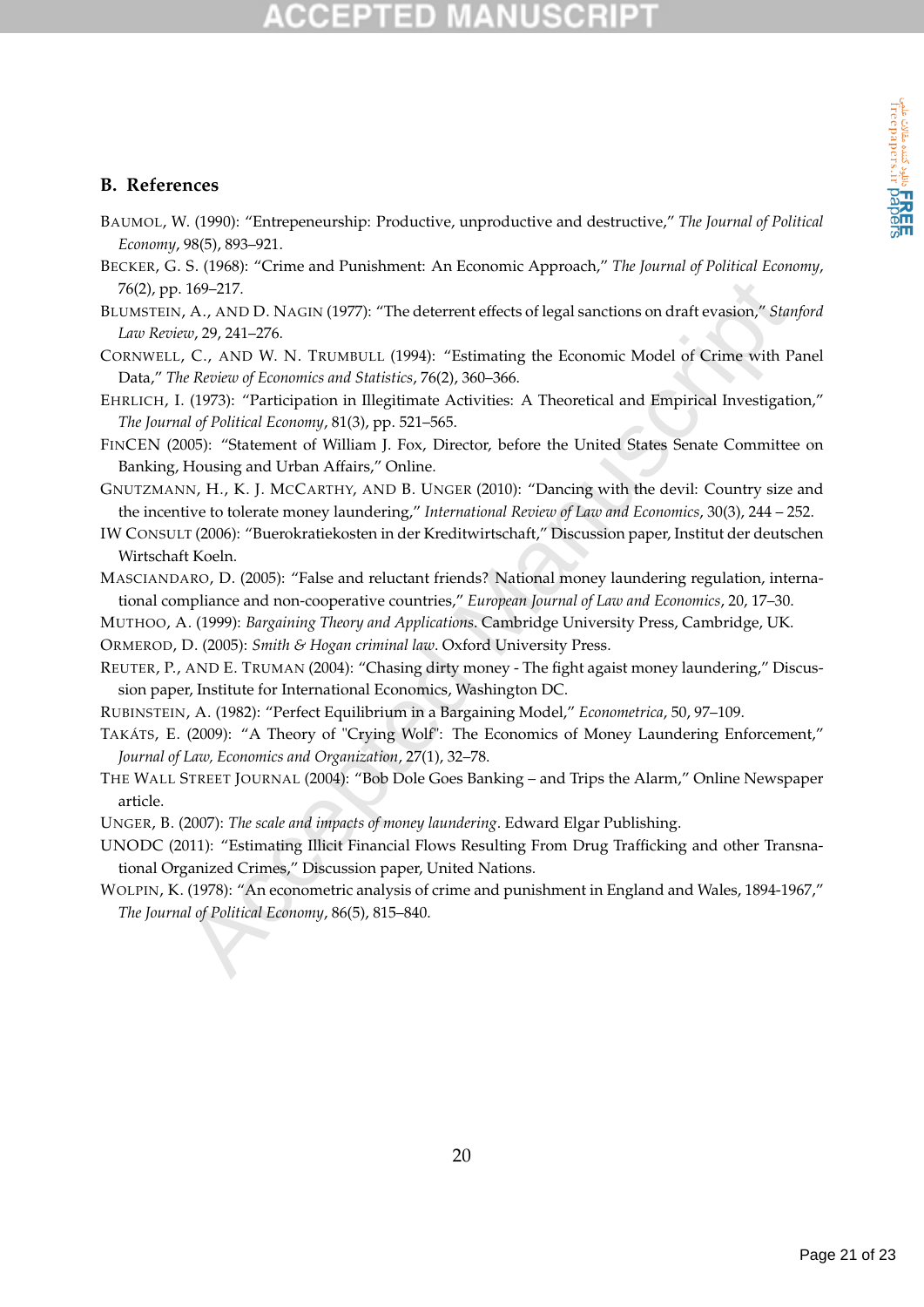Table 1: Recent money laundering cases

#### **Individuals**

- 1 Patrick Robert Simon, a Dallas lawyer, was sentenced to 24 months, in 2013, for conspiring to launder.
- 2 Shawn Rice, a Las Vegas rabbi and lawyer, was sentenced to 98 months, and 3 years supervision in 2012, after being found guilty of laundering \$1.3 million of criminal monies, generated from theft and forgery.
- 3 Robert George, a Boston attorney, convicted in 2012 for helping clients to launder criminal proceeds.
- 4 Marco Manuel Luis, a real-estate agent from San Diego, was convicted in 2012 for helping clients to launder.<br>5 Mordchai Fish, the principle rabbi of Congregation Sheves Achim, in New York, and his brother, Rabbi

5 Mordchai Fish, the principle rabbi of Congregation Sheves Achim, in New York, and his brother, Rabbi Lavel Schwarts, Brooklyn, were sentenced in 2012 for 15 and 10 counts of money laundering, respectively. Fish and Schwarts routed criminal proceeds through series of purported charities, for a 10% commission.

- 6 Brian Eads, an investor in Indiana, was sentenced to 30 months in 2012 for money laundering.
- 7 Jessica Harper, then head of online security at Lloyds Bank, was convicted in 2012 of money laundering.
- 8 Jerry Jarret, a criminal defines attorney, was sentenced to 37 months, in 2011, for laundering drugs proceeds

9 Lucy Edwards, an executive at the Bank of New York, and her husband, Peter Berlin, were convicted in 2006 for laundering \$10 billion, generated by Russian mobsters, for a fee of \$1.8 million.

10 Frankline Jurado, a Harvard trained economist and banker pleaded guilty in 1996 to laundering \$36 million on behalf of the Colombian drugs lord Jose Santacruz-Londono.

#### **Institutions**

- 1 HSBC, a British bank, admitted laundering \$15 billion from Russia, and other high risk regions in 2012, including \$7 billion from Mexico, and agreed to pay a fine to the US Government a fine of \$1.9 billion
- 2 Standard Chartered, a British bank accused of laundering \$250 billion for Iran and Lybia, settled with US regulators in 2012 and agreed to pay \$340 million for violating US anti-money laundering laws.
- 3 Credit Suisse, a Swiss bank accused of laundering in Iran, Lubya, Sudan, Myanmar and Cuba, settled with US regulators in 2012 and agreed to pay \$536 million for violating US money-laundering laws.
- 4 ING Bank NV, a Dutch Bank, agreed to pay a fine of \$619 million in 2012, for laundering money originating in Cuba and Iran, in violation of US money-laundering laws, and for deleting the evidence.
- 5 ABN-Amro, a Dutch bank, settled with US regulators in 2010 and agreed to pay a fine of \$500 million for helping individuals in Iran and Lybia to channel money through the US, over a ten-year period.
- 6 Barclays, a British bank, settled with the US Government in 2010, and agreed to pay a fine of \$298 million, for breaching US anti-money laundering laws relating to client payments in Cuba, Sudan, and other places.
- 7 Wachovia, a US bank, settled with US regulators in 2010 and agreed to pay a fine of \$160 million for having laundered \$373 billion – a sum equivalent to 1/3rd of Mexico's GDP – on behalf of a Mexican drugs cartel.
- 8 Llyods TSB Group agreed to pay \$350 million in fine in 2009 for laundering Iranian and Sudanese funds.
- Table 1: Recent money Jaundering cases<br>
Individuals <br>
In Ricc, a Lack Wesse rabies and the man and law to the same sentenced to 24 months, in 2013, for conspiring to lan Nicc, a Lack Wesse rabies and hand law ore was sent 9 The Institute for the Works of Relgions – the Vatican's Bank – was accused of laundering \$218 million. Ettore Gottie Tedeschi, the Head of the Bank, and a Professor of Ethics at the University of Turin, was dismissed as Head of the Vatican bank in 2012 for his role in the scandal.
- 10 American Express, an American multinational involved in financial services, agreed in 2007 to pay US Regulators a fine of \$65 million, for failing to adhere to US anti-money laundering laws.